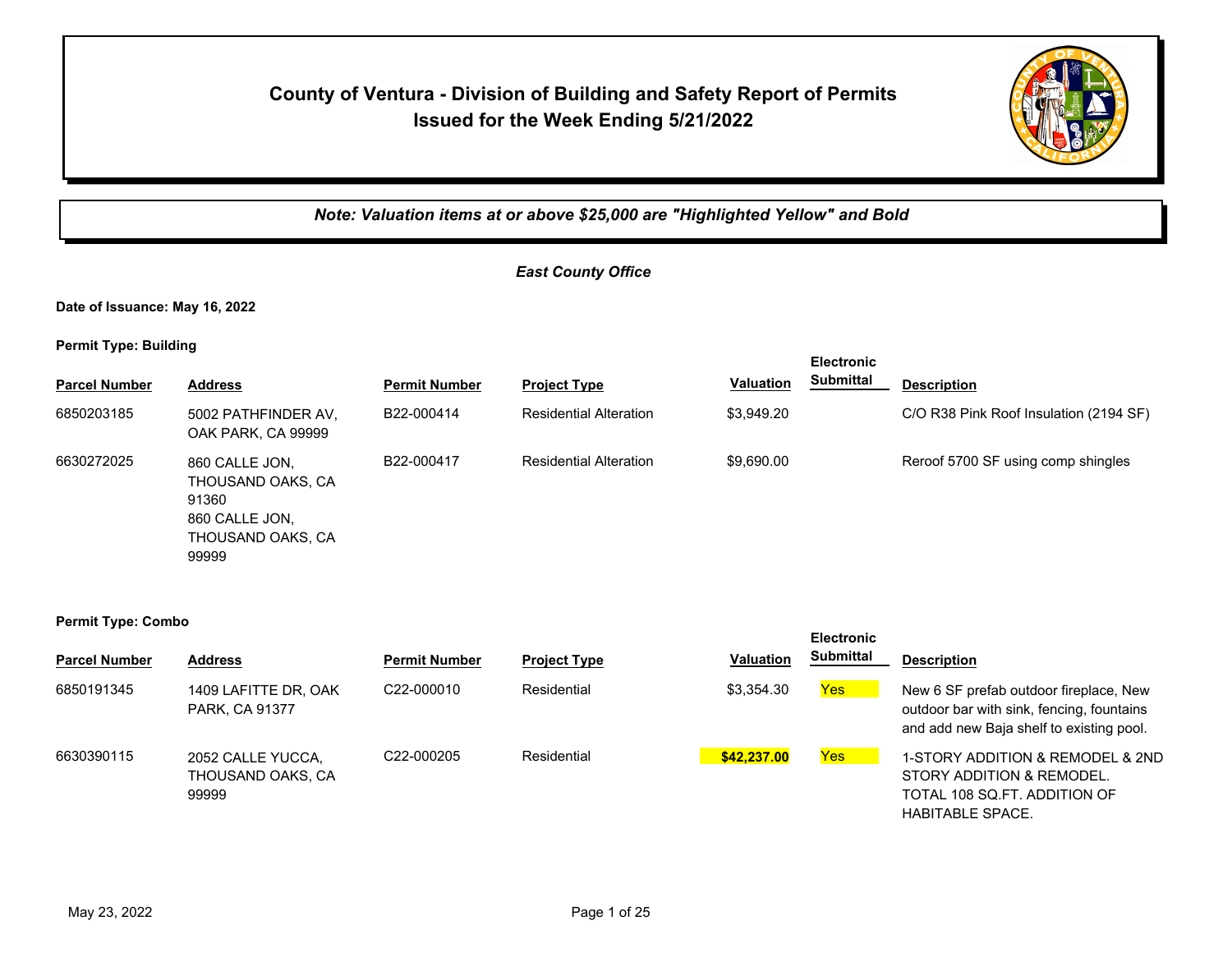#### *East County Office*

**Date of Issuance: May 16, 2022**

**Permit Type: Electrical**

| . .                  |                                                                  |                      |                     |                  | <b>Electronic</b> |                                                                                     |
|----------------------|------------------------------------------------------------------|----------------------|---------------------|------------------|-------------------|-------------------------------------------------------------------------------------|
| <b>Parcel Number</b> | <b>Address</b>                                                   | <b>Permit Number</b> | <b>Project Type</b> | <b>Valuation</b> | <b>Submittal</b>  | <b>Description</b>                                                                  |
| 6850322585           | 528 EL RETIRO CT, OAK<br>PARK, CA 91377<br>528 EL RETIRO CT, OAK | E22-000401           | Residential         | \$0.00           |                   | 5.76 Kw roof mounted solar photo voltaic<br>system, 16 panels flush mounted to roof |
|                      | PARK, CA 99999                                                   |                      |                     |                  |                   | 5/13/2022- Layout change of Roof<br>Mounted 5.76kw Photovoltaic System              |
| 6850214125           | 5480 BROMELY DR. OAK<br>PARK, CA 99999                           | E22-000430           | Residential         | \$0.00           | <b>Yes</b>        | service panel upgrade to 200 amps                                                   |

#### **Date of Issuance: May 17, 2022**

| . .                  |                                                  |                      |                               |                  | <b>Electronic</b> |                                                               |
|----------------------|--------------------------------------------------|----------------------|-------------------------------|------------------|-------------------|---------------------------------------------------------------|
| <b>Parcel Number</b> | <b>Address</b>                                   | <b>Permit Number</b> | <b>Project Type</b>           | <b>Valuation</b> | <b>Submittal</b>  | <b>Description</b>                                            |
| 6950230325           | 808 E CARLISLE RD.<br>THOUSAND OAKS, CA<br>99999 | B22-000420           | <b>Residential Alteration</b> | \$20,910.00      |                   | Remove Old Tile Roof (4100 SF) and<br><b>Install New Tile</b> |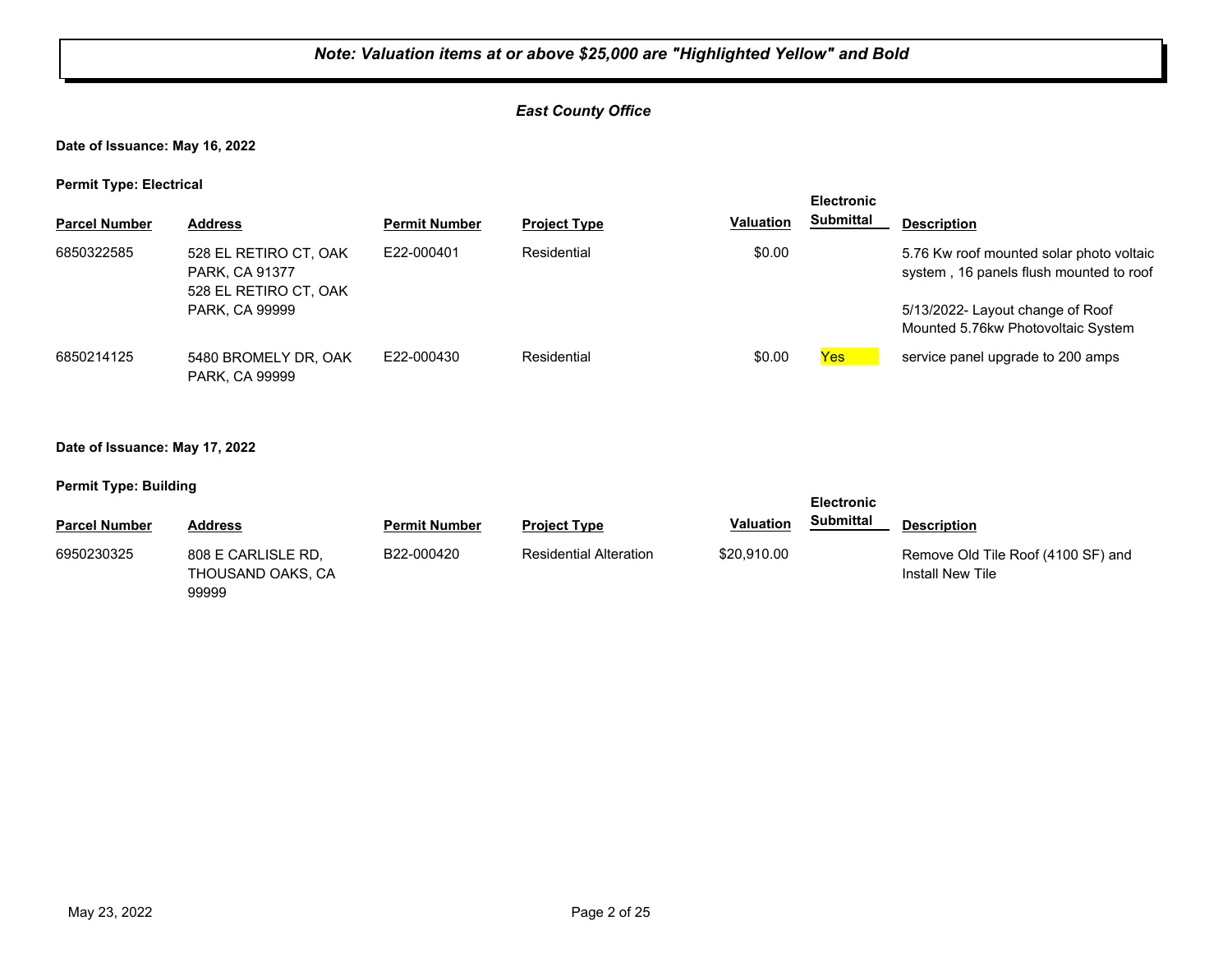#### *East County Office*

#### **Date of Issuance: May 17, 2022**

**Permit Type: Electrical**

| <b>Parcel Number</b> | <b>Address</b>                                  | <b>Permit Number</b> | <b>Project Type</b> | Valuation | <b>Electronic</b><br><b>Submittal</b> | <b>Description</b>                                                                                                                                                                                               |
|----------------------|-------------------------------------------------|----------------------|---------------------|-----------|---------------------------------------|------------------------------------------------------------------------------------------------------------------------------------------------------------------------------------------------------------------|
| 8000231045           | 51 N BASSWOOD AV,<br>OAK PARK, CA 99999         | E22-000287           | Residential         | \$0.00    |                                       | 16.965 kW DC PV ROOF MOUNTED<br>SYSTEM; 39 (N) LG SOLAR<br>LG435QAC-A6 SOLAR MODULES 39 (N)<br>ENPHASE IQ8A-72-2-US<br>MICRO-INVERTER (N) 125A ENPHASE<br>IQ COMBINER 4C (N) 150A DERATED<br><b>MAIN BREAKER</b> |
| 6450034050           | 1345 RAINEY DR, SIMI<br><b>VALLEY, CA 99999</b> | E22-000332           | Residential         | \$0.00    |                                       | Replace existing 200 Amp electrical panel<br>along with addition of 3 100 AMP<br>subpanels in garage.<br>Add 4 light fixtures and 2 switches in living<br>room. Add bedroom fan to master                        |
| 6850363185           | 5160 PESTO WY, OAK<br>PARK, CA 99999            | E22-000431           | Residential         | \$0.00    | Yes                                   | Roof mounted photo voltaic system: 7.2<br>kW. 1 new sub panel - 125A                                                                                                                                             |

**Permit Type: Mechanical**

| <b>Parcel Number</b> | Address                                   | <b>Permit Number</b> | <b>Project Type</b> | <b>Valuation</b> | <b>Submittal</b> | <b>Description</b>                                                                            |
|----------------------|-------------------------------------------|----------------------|---------------------|------------------|------------------|-----------------------------------------------------------------------------------------------|
| 8010210045           | 653 OAK RUN TL 308.<br>OAK PARK, CA 99999 | M22-000106           | Residential         | \$0.00           |                  | Replace 24kbtu Air Handler (closet) and 2<br>Ton Condenser (exterior), both same<br>location. |

No Ducting

**Electronic**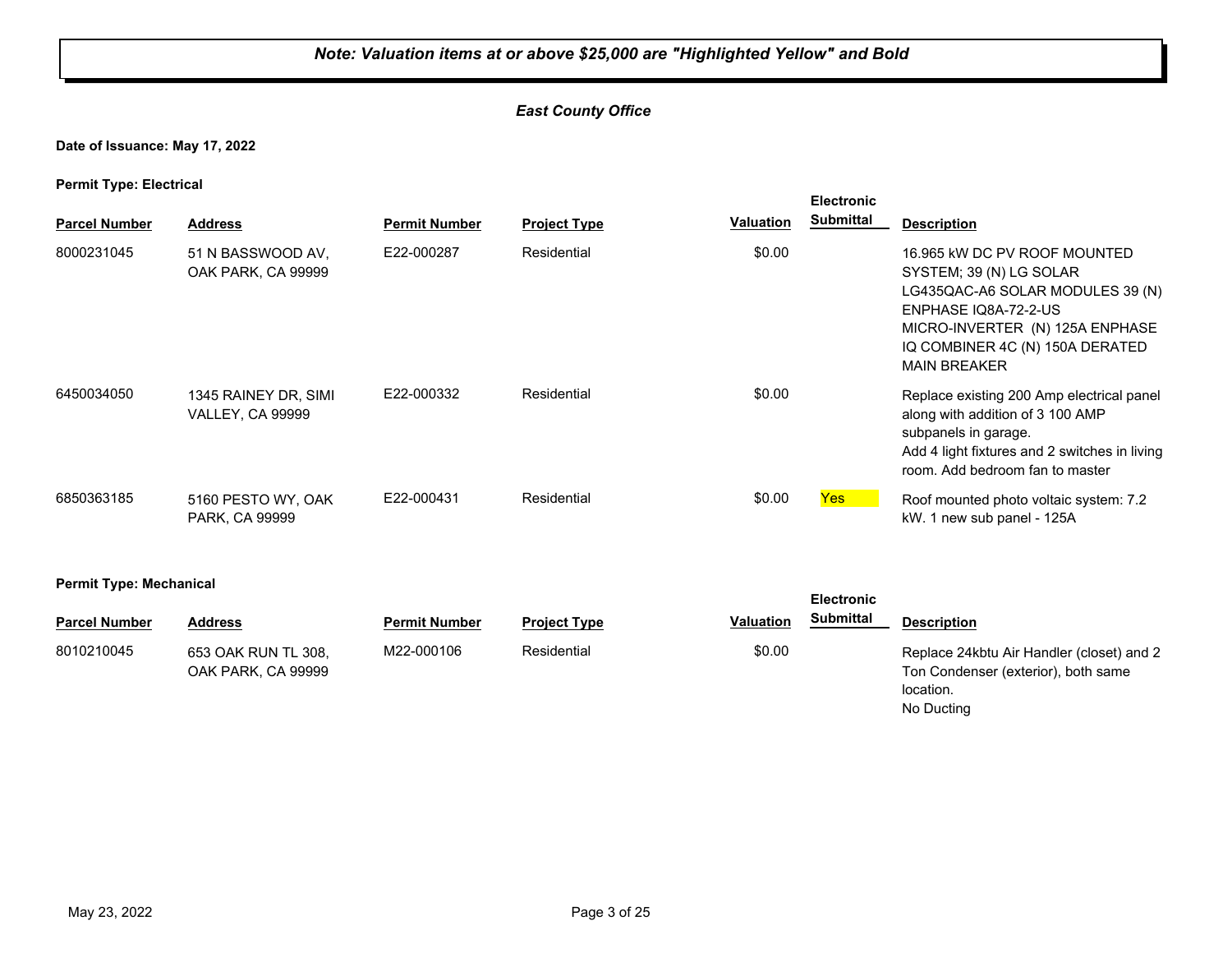#### *East County Office*

**Date of Issuance: May 17, 2022**

**Permit Type: Plumbing**

|                      |                                      |                      |                     | <b>Electronic</b> |           |                               |  |
|----------------------|--------------------------------------|----------------------|---------------------|-------------------|-----------|-------------------------------|--|
| <b>Parcel Number</b> | <b>Address</b>                       | <b>Permit Number</b> | <b>Project Type</b> | <b>Valuation</b>  | Submittal | <b>Description</b>            |  |
| 8000052385           | 325 N SPRUCEWOOD<br>AV, OAK PARK, CA | P22-000129           | Residential         | \$0.00            |           | Replace (10 SF) of Sewer Line |  |

**Date of Issuance: May 18, 2022**

99999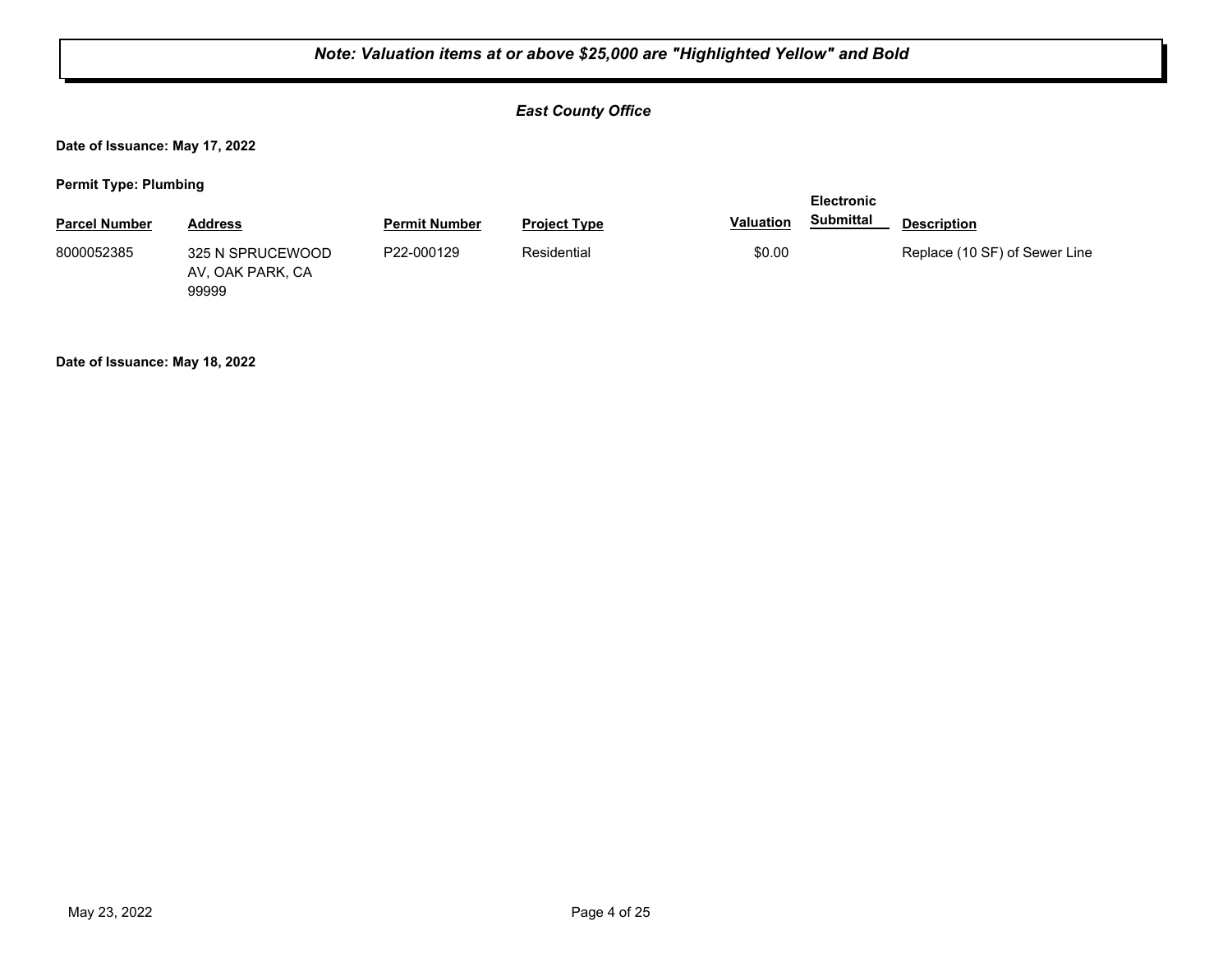#### *East County Office*

**Date of Issuance: May 18, 2022**

|                      |                                                  |                      |                               |                  | Electronic       |                                                                                                                                                                                |
|----------------------|--------------------------------------------------|----------------------|-------------------------------|------------------|------------------|--------------------------------------------------------------------------------------------------------------------------------------------------------------------------------|
| <b>Parcel Number</b> | <b>Address</b>                                   | <b>Permit Number</b> | <b>Project Type</b>           | <b>Valuation</b> | <b>Submittal</b> | <b>Description</b>                                                                                                                                                             |
| 8000101045           | 69 N SABRA AV, OAK<br>PARK, CA 99999             | B22-000416           | <b>Residential Alteration</b> | \$2,550.00       | <b>Yes</b>       | New layer of comp shingles. Rear side of<br>building, 1,500 sf                                                                                                                 |
| 8010250945           | 5837 OAK BEND LN 311,<br>OAK PARK, CA 99999      | B22-000425           | <b>Residential Alteration</b> | \$3,808.20       |                  | unit 311<br>88 sq ft of existing plywood deck and<br>coating<br>15 If of wooden handrail<br>20 sq ft of stucco patch at deck perimeter<br>install new metal flashing metal     |
| 8010250745           | 5837 OAK BEND LN 301,<br>OAK PARK, CA 99999      | B22-000426           | <b>Residential Alteration</b> | \$7,422.80       |                  | unit 301<br>192 sq ft existing plywood for deck and<br>coating<br>20 If of wooden handrail<br>35 sq ft of stucco patch at the perimeter of<br>the deck to install new flashing |
| 8010250735           | 5837 OAK BEND LN 201,<br>OAK PARK, CA 99999      | B22-000427           | <b>Residential Alteration</b> | \$7,422.80       |                  | 192 sq ft Deck plywood and Deck coating<br>21 If Hand rail<br>35 sq ft stucco patch and install new<br>flashing/drip edge                                                      |
| 6630341205           | 976 CALLE ANGOSTA,<br>THOUSAND OAKS, CA<br>99999 | B22-000433           | <b>Residential Alteration</b> | \$2,867.40       |                  | 1593 sq. ft. R-38 insulation                                                                                                                                                   |
| 5500020295           | 10329 ROSITA RD,<br>CAMARILLO, CA 99999          | B22-000434           | <b>Residential Alteration</b> | \$4,860.00       |                  | 2700 sq. ft. R-38 insulation                                                                                                                                                   |
| 1090263045           | 660 DESEO AV,<br>CAMARILLO, CA 99999             | B22-000435           | <b>Residential Alteration</b> | \$4,912.20       |                  | 2798 sq. ft. R-38 insulation                                                                                                                                                   |
| 8000101015           | 93 N SABRA AV, OAK<br>PARK, CA 99999             | B22-000440           | <b>Residential Alteration</b> | \$4,590.00       |                  | Reroof approx. 2700 sq ft -Install over<br>existing single layer, Max 2 layer without<br>tear off                                                                              |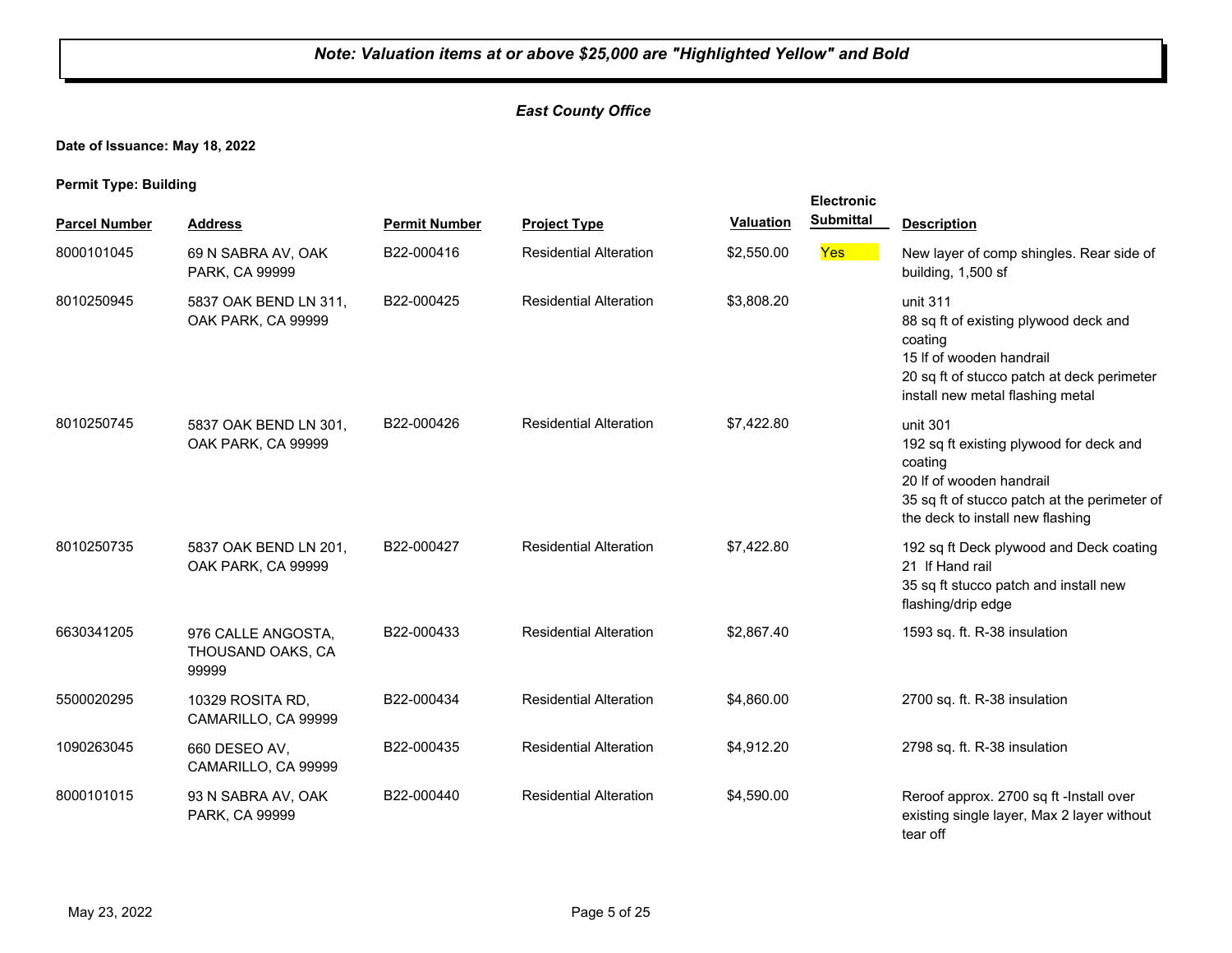#### *East County Office*

**Date of Issuance: May 18, 2022**

|                                    |                                                              |                                    |                                                      |                                 | <b>Electronic</b>       |                                                                                                                            |
|------------------------------------|--------------------------------------------------------------|------------------------------------|------------------------------------------------------|---------------------------------|-------------------------|----------------------------------------------------------------------------------------------------------------------------|
| <b>Parcel Number</b><br>8000260505 | <b>Address</b><br>437 VISTA DORADO LN.<br>OAK PARK, CA 99999 | <b>Permit Number</b><br>B22-000441 | <b>Project Type</b><br><b>Residential Alteration</b> | <b>Valuation</b><br>\$16,320.00 | <b>Submittal</b><br>Yes | <b>Description</b><br>Reset and re-tile (3200 SF) for both 437<br>Vista Dorado and 441 Vista Dorado                        |
| 8000300295                         | 579 CALLE DE LAS<br>OVEJAS, OAK PARK, CA<br>99999            | B22-000442                         | <b>Residential Alteration</b>                        | \$16,320.00                     | Yes                     | Reset and Retile (3200 SF) for addresses<br>579 Calle De Las Ovejas and 583 Calle De<br>Las Ovejas                         |
| 8000074065                         | 6599 E JOSHUA ST, OAK<br>PARK, CA 99999                      | B22-000443                         | <b>Residential Alteration</b>                        | \$4,420.00                      |                         | Reroof approx. 2600 sq ft Comp shingle,<br>remove existing underlayment and in<br>install new 30lb                         |
| 8000300145                         | 517 EL AZUL CR, OAK<br>PARK, CA 99999                        | B22-000444                         | <b>Residential Alteration</b>                        | \$16,320.00                     | Yes:                    | Reset and Retile (3200 SF) for both 517 EI<br>Azul Circle and 521 El Azul Circle                                           |
| 8000290285                         | 657 LA CORONA CT, OAK<br>PARK, CA 99999                      | B22-000445                         | <b>Residential Alteration</b>                        | \$16,320.00                     | Yes                     | Reset and Retile (3200 SF) for both 657<br>La Corona Ct and 661 La Corona Ct                                               |
| 6850260045                         | 913 STERLING OAKS CT.<br>OAK PARK, CA 99999                  | B22-000446                         | <b>Residential Alteration</b>                        | \$16,830.00                     |                         | Tile reset approx. 3300 sq ft - Remove tile<br>and replace underlayment w/40lbs felt,<br>reinstall tiles and new flashings |
| 8000290235                         | 660 CERVANTES CT.<br>OAK PARK, CA 99999                      | B22-000447                         | <b>Residential Alteration</b>                        | \$8,343.60                      | <b>Yes</b>              | Reset and Retile (1636 SF)                                                                                                 |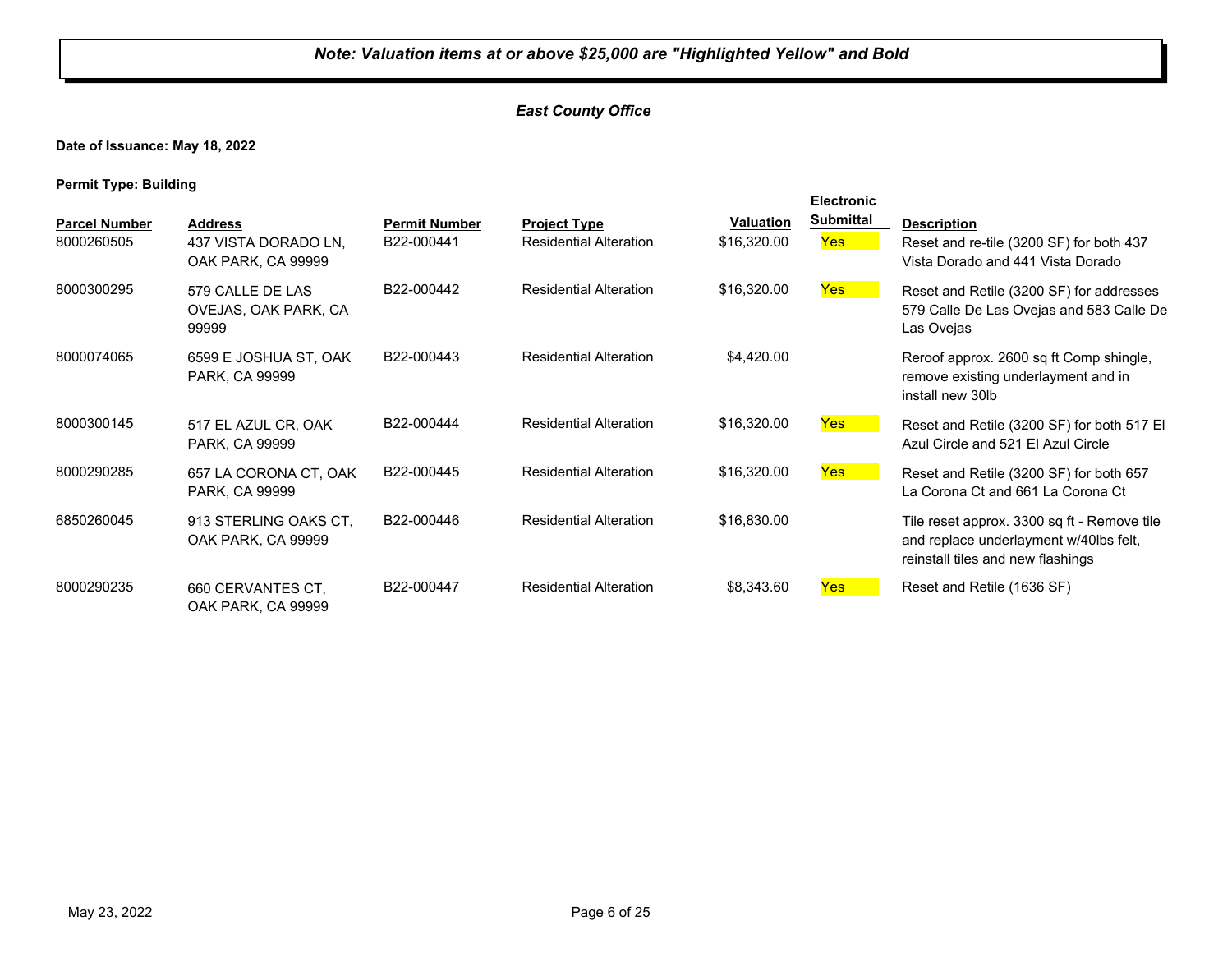#### *East County Office*

**Date of Issuance: May 18, 2022**

**Permit Type: Combo**

| . .                  |                                                |                         |                     |                  | <b>Electronic</b> |                                                                                                                                                                                                       |
|----------------------|------------------------------------------------|-------------------------|---------------------|------------------|-------------------|-------------------------------------------------------------------------------------------------------------------------------------------------------------------------------------------------------|
| <b>Parcel Number</b> | <b>Address</b>                                 | <b>Permit Number</b>    | <b>Project Type</b> | <b>Valuation</b> | <b>Submittal</b>  | <b>Description</b>                                                                                                                                                                                    |
| 8000082105           | 6601 E TAMARIND ST,<br>OAK PARK, CA 91377      | C <sub>22</sub> -000024 | Residential         | \$7.862.40       | <b>Yes</b>        | Patio cover 468 SF                                                                                                                                                                                    |
| 6490010390           | 330 BRYANT DR, SIMI<br><b>VALLEY, CA 99999</b> | C22-000538              | Residential         | \$72,875.00      |                   | Remodel SFR (2650 SF) Living Room<br>Areas (2100 SF), Kitchen (250 SF),<br>Bathroom (300 SF), Electrical System<br>Fee (2650 SF), (1) Appliance Vent, (6)<br>Res. Vent/Fan/Duct, and (8) Fixture/Trap |

#### **Permit Type: Electrical**

|                      |                                                |                      |                     |                  | <b>Electronic</b> |                                                             |
|----------------------|------------------------------------------------|----------------------|---------------------|------------------|-------------------|-------------------------------------------------------------|
| <b>Parcel Number</b> | <b>Address</b>                                 | <b>Permit Number</b> | <b>Project Type</b> | <b>Valuation</b> | <b>Submittal</b>  | <b>Description</b>                                          |
| 6490162290           | 187 HEALY, SIMI<br><b>VALLEY, CA 99999</b>     | E22-000428           | Residential         | \$0.00           |                   | Electrical service panel upgrade, 200<br>amps               |
| 6630143015           | 878 CALLE PECOS,<br>THOUSAND OAKS. CA<br>99999 | E22-000443           | Residential         | \$0.00           | Yes               | Installation, roof-mounted photovoltaic<br>system: 11.07 kW |

#### **Permit Type: Mechanical**

| <b>Parcel Number</b> | <b>Address</b>                         | <b>Permit Number</b> | <b>Project Type</b> | <b>Valuation</b> | Submittal | <b>Description</b>                                            |
|----------------------|----------------------------------------|----------------------|---------------------|------------------|-----------|---------------------------------------------------------------|
| 5050072070           | 10834 CITRUS DR.<br>MOORPARK, CA 99999 | M22-000114           | Residential         | \$0.00           |           | change out of A/C 3-ton in same location                      |
| 5200310205           | 11542 SUMAC LN,<br>CAMARILLO, CA 99999 | M22-000115           | Residential         | \$0.00           |           | Replace furnace 60,000 BTU and A/C<br>3-ton in same locations |

**Electronic**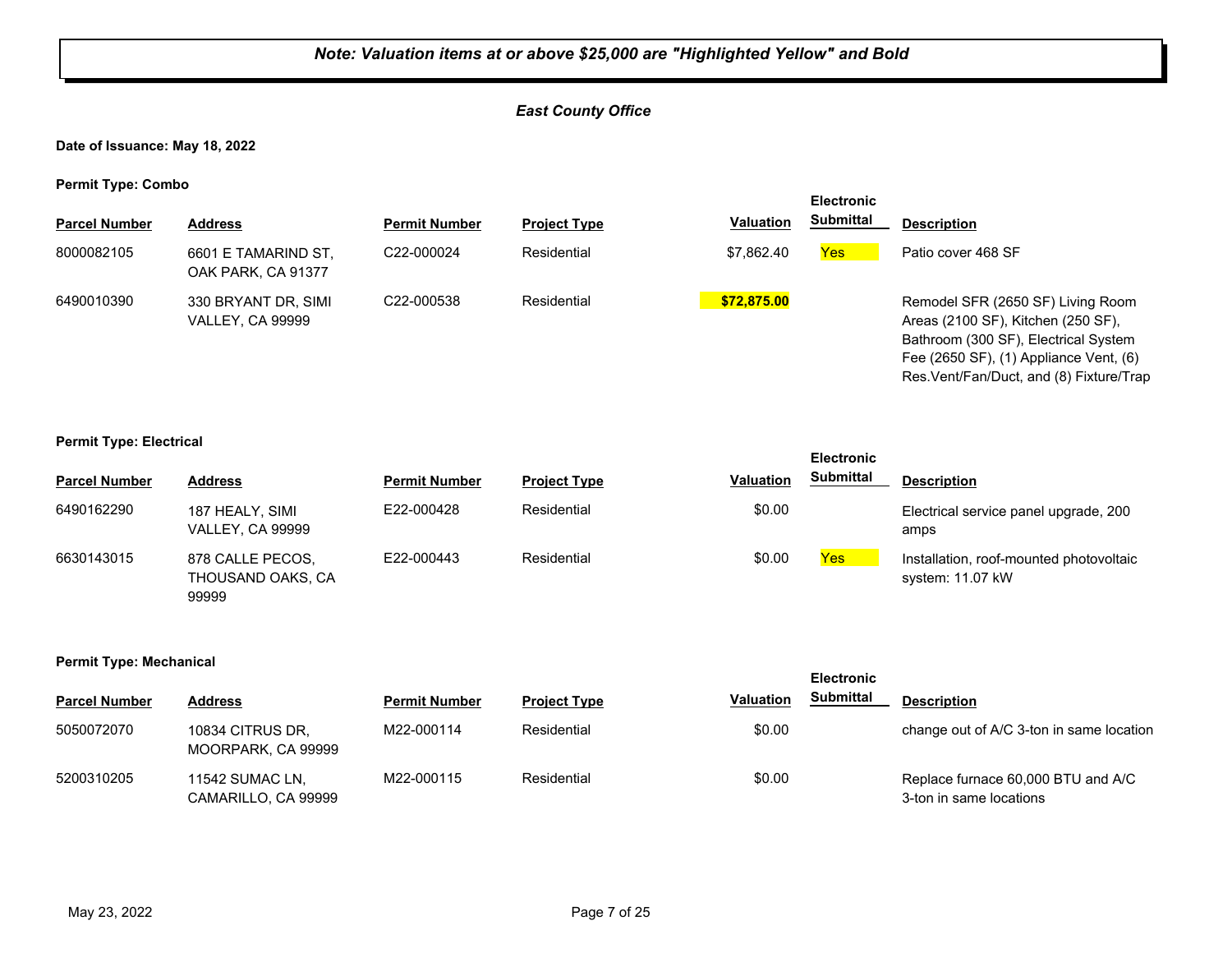|                                                   | Note: Valuation items at or above \$25,000 are "Highlighted Yellow" and Bold |                      |                               |                  |                   |                                                                                                                                                                       |  |  |
|---------------------------------------------------|------------------------------------------------------------------------------|----------------------|-------------------------------|------------------|-------------------|-----------------------------------------------------------------------------------------------------------------------------------------------------------------------|--|--|
| <b>East County Office</b>                         |                                                                              |                      |                               |                  |                   |                                                                                                                                                                       |  |  |
| Date of Issuance: May 18, 2022                    |                                                                              |                      |                               |                  |                   |                                                                                                                                                                       |  |  |
| <b>Permit Type: Plumbing</b>                      |                                                                              |                      |                               |                  | <b>Electronic</b> |                                                                                                                                                                       |  |  |
| <b>Parcel Number</b>                              | <b>Address</b>                                                               | <b>Permit Number</b> | <b>Project Type</b>           | Valuation        | <b>Submittal</b>  | <b>Description</b>                                                                                                                                                    |  |  |
| 8010210045                                        | 653 OAK RUN TL 308.<br>OAK PARK, CA 99999                                    | P22-000130           | Residential                   | \$0.00           | Yes               | Replace 40 gallon water heater, like for<br>like, same location in closet.                                                                                            |  |  |
| Date of Issuance: May 19, 2022                    |                                                                              |                      |                               |                  |                   |                                                                                                                                                                       |  |  |
| <b>Permit Type: Building</b><br><b>Electronic</b> |                                                                              |                      |                               |                  |                   |                                                                                                                                                                       |  |  |
| <b>Parcel Number</b>                              | <b>Address</b>                                                               | <b>Permit Number</b> | <b>Project Type</b>           | <b>Valuation</b> | <b>Submittal</b>  | <b>Description</b>                                                                                                                                                    |  |  |
| 8500111295                                        | 101 BELL CANYON RD,<br>WEST HILLS, CA 91307                                  | B21-001057           | <b>Residential Accessory</b>  | \$29,409.40      | <b>Yes</b>        | Replace existing rotten wood on decks<br>around house and pool<br>Wooden balcony on the second floor with<br>wooden decks and balcony at the same<br>location; 929 SF |  |  |
| 8010152135                                        | 719 N CLEAR HAVEN DR,<br>OAK PARK, CA 99999                                  | B22-000423           | <b>Residential Alteration</b> | \$4,247.60       |                   | Replace 4 Windows and 1 Patio Door<br>Retrofit - Replace 3 windows and 2 patio<br>doors New construction                                                              |  |  |
| 6850280705                                        | 471 LORENZO DR, OAK<br>PARK, CA 99999                                        | B22-000448           | <b>Residential Alteration</b> | \$40,800.00      |                   | 8000 sf reroof. Tile reset.<br>This permit is for one building that<br>includes addresses 471,475, 479 and 483.                                                       |  |  |
| 6850280705                                        | 450 LORENZO, CA                                                              | B22-000449           | <b>Residential Alteration</b> | \$30,600.00      |                   | 6000 sf reroof. Tile reset.<br>This permit is for one building that<br>includes addresses 450,454, and 458.                                                           |  |  |
| 6680323275                                        | 676 RANDY DR,<br>THOUSAND OAKS, CA<br>99999                                  | B22-000450           | <b>Residential Alteration</b> | \$4,080.00       |                   | Reroof 2,400SF comp shingles to existing<br>dwelling with attached garage.                                                                                            |  |  |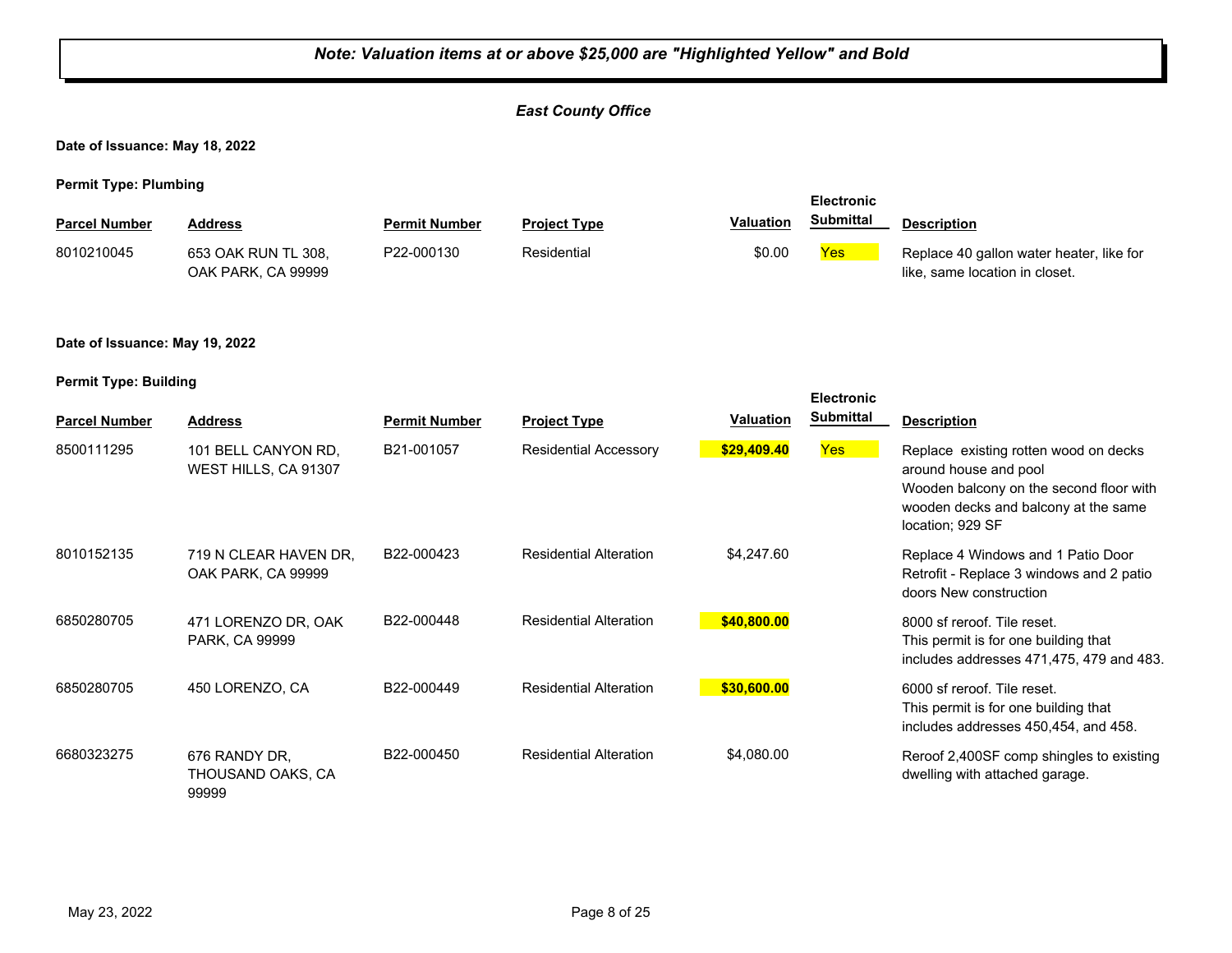#### *East County Office*

**Date of Issuance: May 19, 2022**

| . .                  |                                         |                         |                     |                  | <b>Electronic</b> |                                                                                                                  |
|----------------------|-----------------------------------------|-------------------------|---------------------|------------------|-------------------|------------------------------------------------------------------------------------------------------------------|
| <b>Parcel Number</b> | <b>Address</b>                          | <b>Permit Number</b>    | <b>Project Type</b> | <b>Valuation</b> | <b>Submittal</b>  | <b>Description</b>                                                                                               |
| 6950031150           | 110 W POTRERO RD.<br>WESTLAKE, CA 99999 | C <sub>22</sub> -000275 | Residential         | \$12,230.40      | <b>Yes</b>        | Gazebo with a BBQ, sink and a firepit                                                                            |
|                      |                                         |                         |                     |                  |                   | These items were under C22-197<br>Underground utilities for future use to the<br>proposed covered patio/BBQ area |
| 6850363395           | 5220 PESTO WY, OAK<br>PARK, CA 99999    | C22-000546              | PoolSpa             | \$13,807.60      |                   | Remodel of pool- to include re-plaster of<br>pool, deck/pool bonding.                                            |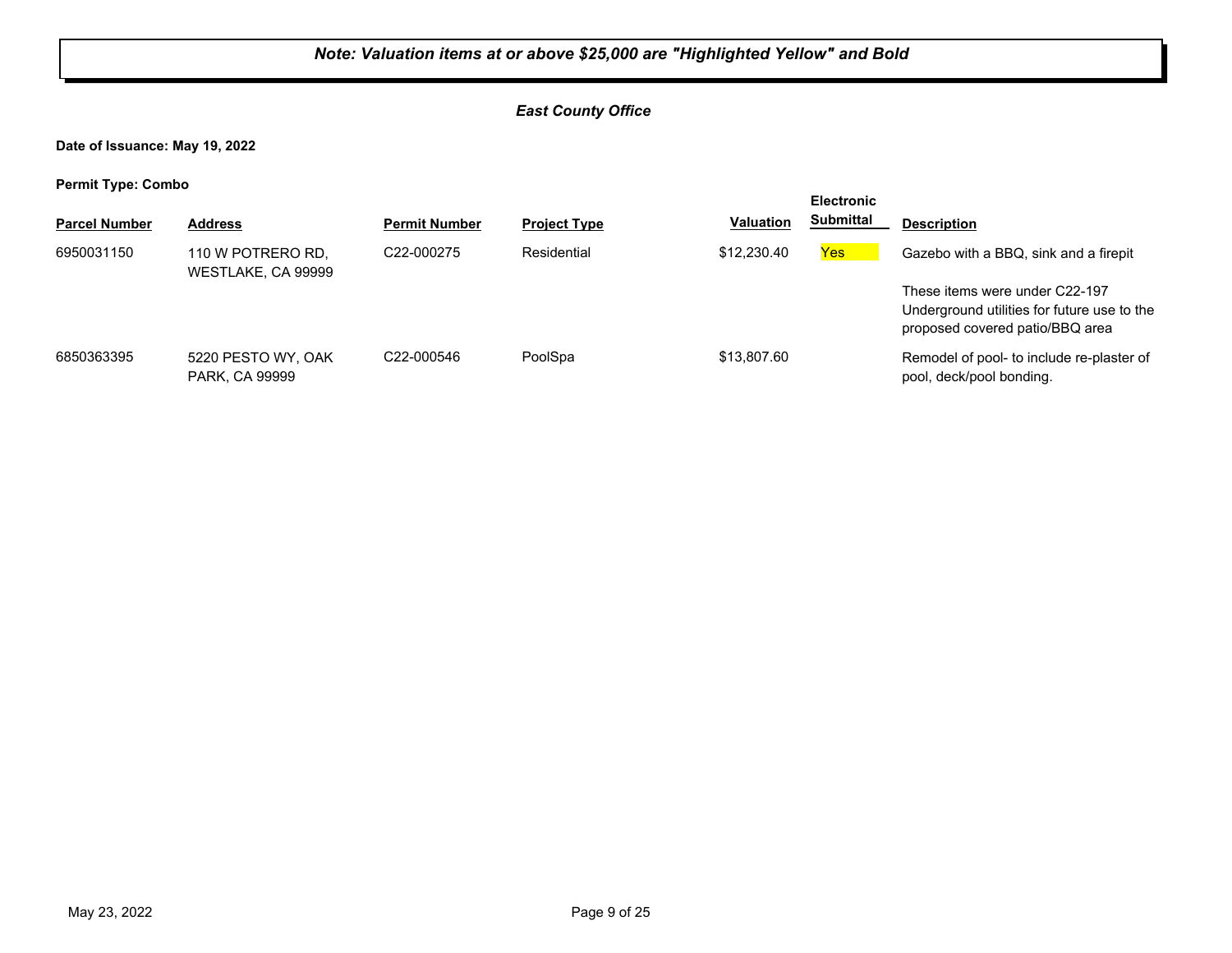#### *East County Office*

**Date of Issuance: May 19, 2022**

**Permit Type: Electrical**

|                      |                                                  |                      |                     |                  | <b>Electronic</b> |                                                                                                                                            |
|----------------------|--------------------------------------------------|----------------------|---------------------|------------------|-------------------|--------------------------------------------------------------------------------------------------------------------------------------------|
| <b>Parcel Number</b> | <b>Address</b>                                   | <b>Permit Number</b> | <b>Project Type</b> | <b>Valuation</b> | <b>Submittal</b>  | <b>Description</b>                                                                                                                         |
| 6850214125           | 5480 BROMELY DR, OAK<br>PARK, CA 99999           | E22-000273           | Residential         | \$0.00           | <b>Yes</b>        | Install Roof Mounted Photovoltaic System<br>$(12.245 \text{ kW})$                                                                          |
| 5160030035           | 3157 N ESCOLLERA AV.<br>CAMARILLO, CA 99999      | E22-000283           | Residential         | \$0.00           |                   | Install new Tesla power wall battery, Tesla<br>backup gateway 2, Back-up loads sub<br>panel (200 amp)and upgrade main panel<br>(225A/200A) |
| 1630210250           | 10225 PRESILLA RD.<br>CAMARILLO, CA 99999        | E22-000320           | Residential         | \$0.00           | <b>Yes</b>        | Add (4) Battery Back-ups and (1) Backup<br>load panel to already existing energy<br>storage/solar system                                   |
| 6850205125           | 1275 HIDDEN SPRINGS<br>AV, OAK PARK, CA<br>99999 | F22-000450           | Residential         | \$0.00           |                   | Replace 3 conduits and wire for Pool<br>Equipment, BBQ and Pool light-Total of 3<br>conduits                                               |
| 6850195105           | 1415 REMONT CR, OAK<br>PARK, CA 99999            | E22-000451           | Residential         | \$0.00           |                   | Photovoltaic roof mount system 11.10 kw<br>and main service panel upgrade<br>200/225amp                                                    |
| 8010153015           | 6680 E OAK SPRINGS<br>DR, OAK PARK, CA<br>99999  | E22-000452           | Residential         | \$0.00           |                   | Photovoltaic Roof mount 8.14kw Main<br>service panel upgrade 200/225amp                                                                    |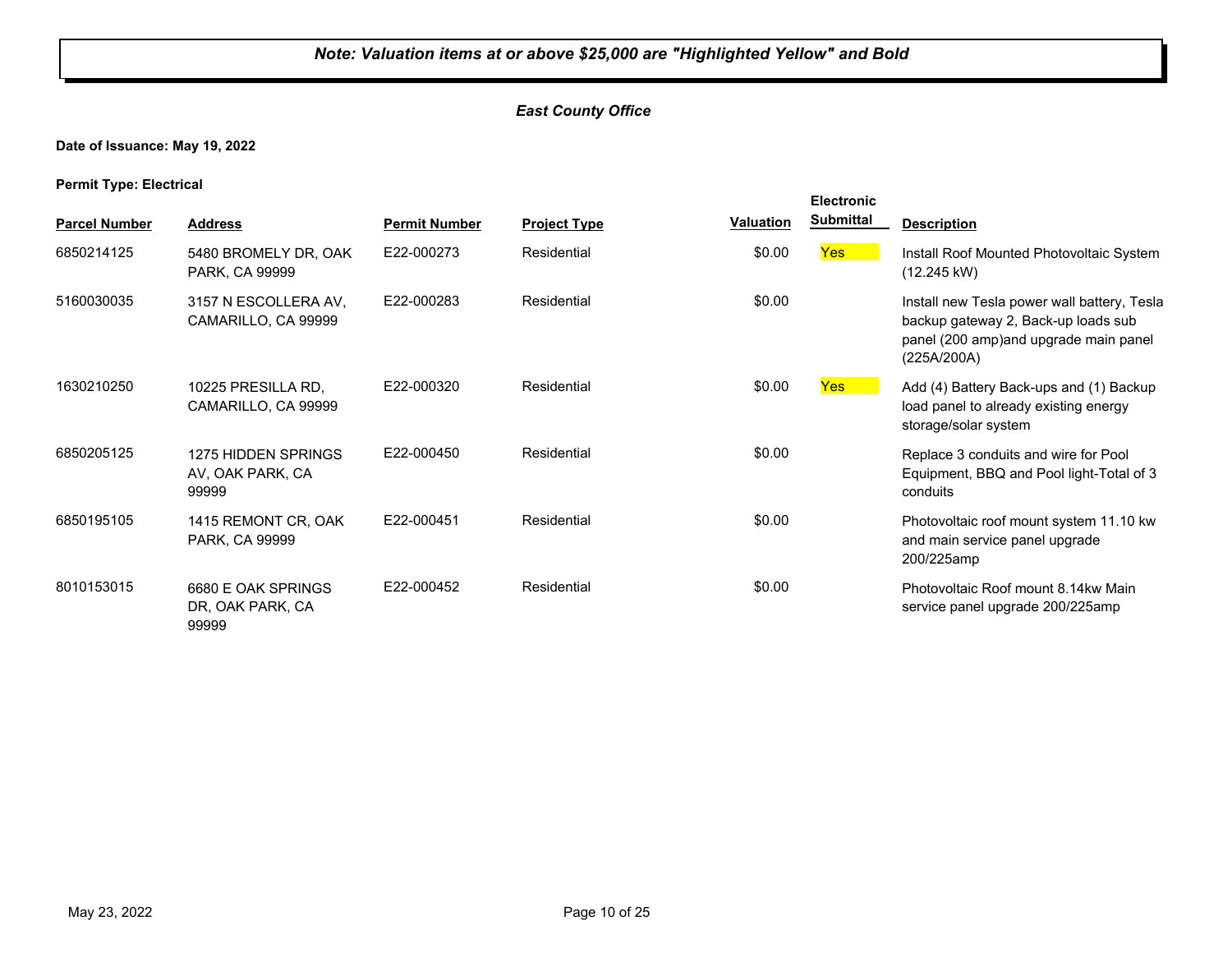#### *East County Office*

**Date of Issuance: May 19, 2022**

**Permit Type: Mechanical**

|                      |                                            |                      |                     |                  | <b>Electronic</b> |                                                                     |
|----------------------|--------------------------------------------|----------------------|---------------------|------------------|-------------------|---------------------------------------------------------------------|
| <b>Parcel Number</b> | <b>Address</b>                             | <b>Permit Number</b> | <b>Project Type</b> | <b>Valuation</b> | <b>Submittal</b>  | <b>Description</b>                                                  |
| 8010010055           | 1070 THISTLEGATE RD.<br>OAK PARK, CA 99999 | M22-000105           | Residential         | \$0.00           |                   | Replace coil at FAU same location                                   |
| 5190071135           | 2686 MARVELLA CT,<br>CAMARILLO, CA 99999   | M22-000117           | Residential         | \$0.00           |                   | C/O FAU, coil and condenser same<br>location outside storage closet |

**Date of Issuance: May 20, 2022**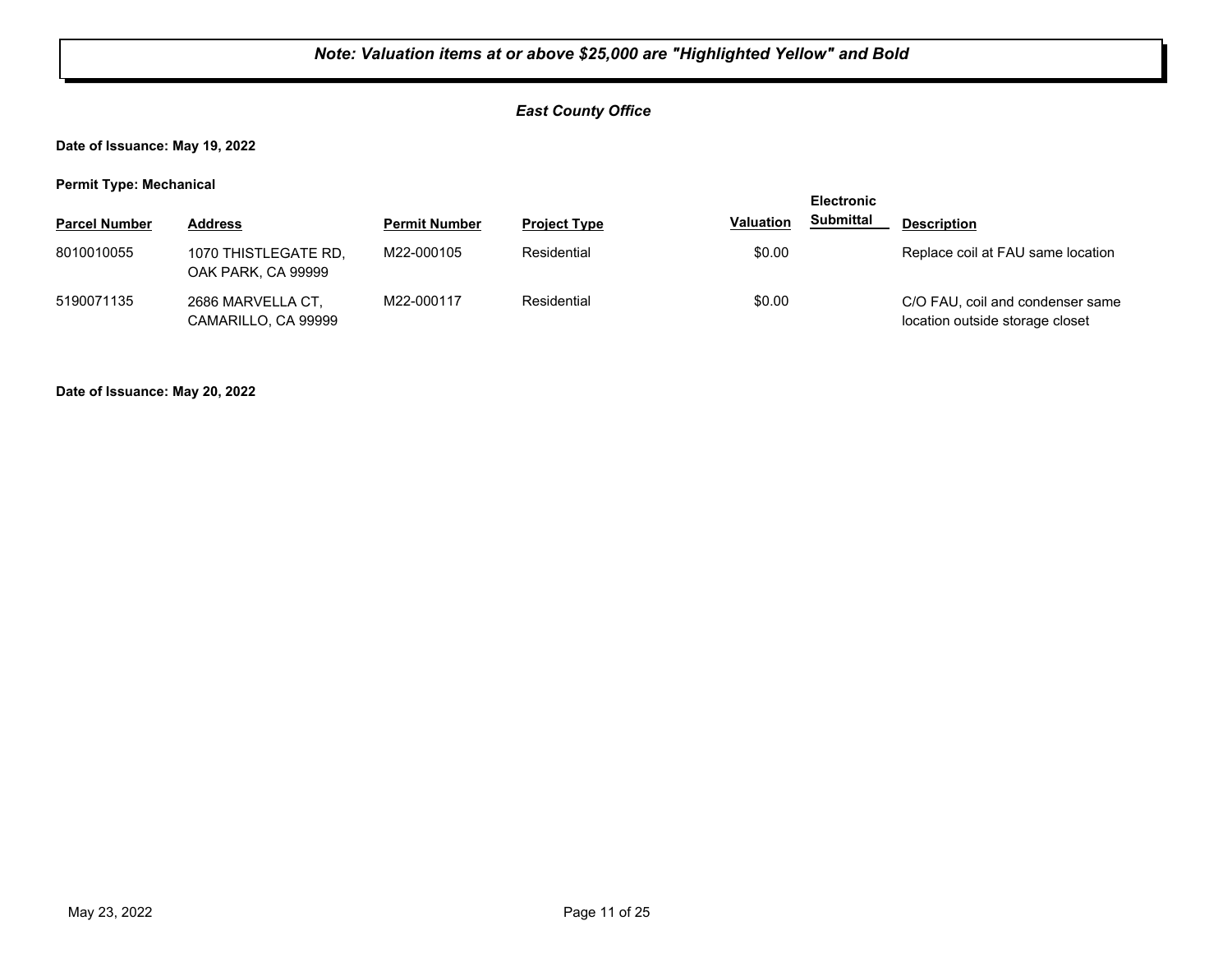#### *East County Office*

**Date of Issuance: May 20, 2022**

| . .                  |                                                      |                      |                     |                  | <b>Electronic</b> |                                                                                                                                                                                                                                                                      |
|----------------------|------------------------------------------------------|----------------------|---------------------|------------------|-------------------|----------------------------------------------------------------------------------------------------------------------------------------------------------------------------------------------------------------------------------------------------------------------|
| <b>Parcel Number</b> | <b>Address</b>                                       | <b>Permit Number</b> | <b>Project Type</b> | <b>Valuation</b> | <b>Submittal</b>  | <b>Description</b>                                                                                                                                                                                                                                                   |
| 6580051025           | 2705 W KELLY KNOLL<br>LN, THOUSAND OAKS,<br>CA 99999 | C22-000236           | Residential         | \$32,815.10      | <b>Yes</b>        | New pool (862 SF) and spa (68 SF)                                                                                                                                                                                                                                    |
| 8000072045           | 6496 E BAYBERRY ST.<br>OAK PARK, CA 99999            | C22-000397           | Residential         | \$14,473.80      | <b>Yes</b>        | Installation on Solar Roof (2838 SF) 264<br>modules (15.43608 kW) and (2) Battery<br>Back-ups                                                                                                                                                                        |
| 8000031255           | 266 N SABRA AV, OAK<br>PARK, CA 99999                | C22-000553           | PoolSpa             | \$13,807.60      |                   | Remodel pool includes re-plaster, new<br>deck & deck bonding - Install new BBQ<br>(maintain min 3ft setback to side and rear<br>property lines)- Install new gas lines for<br>BBQ and existing fire pit.<br>** Inspector to verify minimum setback in<br>the field** |
| 6950260485           | 2821 STAFFORD RD,<br>THOUSAND OAKS, CA<br>99999      | C22-000555           | Residential         | \$14,835.60      |                   | Remodel Kitchen approx. 360 and<br>Laundry room approx. 108 sq ft -<br>Electrical system fee for sq footage- 5<br>traps-1 Hood                                                                                                                                       |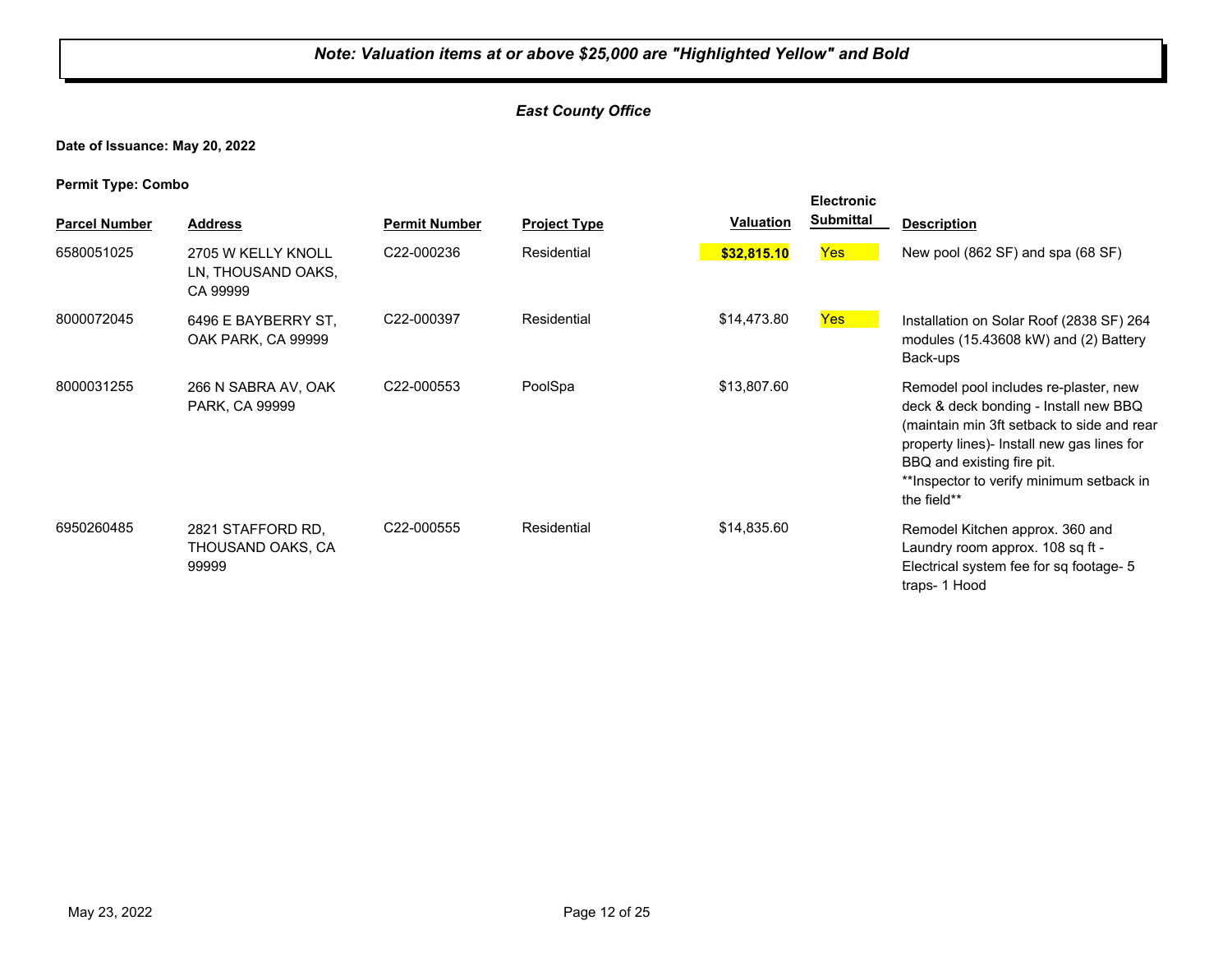#### *East County Office*

**Date of Issuance: May 20, 2022**

**Permit Type: Electrical**

|                      |                                             |                      |                     |                  | <b>Electronic</b> |                                                                                                                                                                                         |
|----------------------|---------------------------------------------|----------------------|---------------------|------------------|-------------------|-----------------------------------------------------------------------------------------------------------------------------------------------------------------------------------------|
| <b>Parcel Number</b> | <b>Address</b>                              | <b>Permit Number</b> | <b>Project Type</b> | <b>Valuation</b> | <b>Submittal</b>  | <b>Description</b>                                                                                                                                                                      |
| 6850193165           | 5020 WAGNER WY, OAK<br>PARK, CA 99999       | E22-000205           | Residential         | \$0.00           | Yes               | Install Roof Mounted Photovoltaic 3.905<br>kW/DC and (1) Battery Back-up to<br>existing roof mounted solar PV system.                                                                   |
| 8500021065           | 133 SADDLEBOW RD.<br>BELL CANYON, CA 99999  | E22-000306           | Residential         | \$0.00           | <b>Yes</b>        | Install Roof Mounted PV System (16.4)<br>kw) 41 modules and (1) Battery Back-up.<br>New 200A main service panel. Existing<br>loads will be relocated to new 200A<br>backup loads panel. |
| 8500151065           | 109 DAPPLEGRAY RD,<br>BELL CANYON, CA 99999 | E22-000308           | Residential         | \$0.00           | <b>Yes</b>        | Install Roof Mounted Photovoltaic System<br>(19.2 kW) 48 modules and (2) Battery<br>Back-ups. Existing loads will be relocated<br>to new 200A backup loads panel.                       |
| 8010283345           | 6120 DEERHILL RD, OAK<br>PARK, CA 99999     | E22-000440           | Residential         | \$0.00           |                   | Upgrade Main Service Panel to 200 AMPs                                                                                                                                                  |
| 8000300375           | 611 CALLE SEGURO.<br>OAK PARK, CA 99999     | E22-000445           | Residential         | \$0.00           | Yes               | Install roof mounted photovoltaic system<br>4.400 kW                                                                                                                                    |

#### **Permit Type: Mechanical**

| <b>Parcel Number</b> | <b>Address</b>     | <b>Permit Number</b> | <b>Project Type</b> | <b>Valuation</b> | Submittal | <b>Description</b>               |
|----------------------|--------------------|----------------------|---------------------|------------------|-----------|----------------------------------|
| 6850192385           | 1393 TOTTENHAM CT. | M22-000118           | Residential         | \$0.00           |           | Replace HVAC condenser, Coil and |
|                      | OAK PARK. CA 99999 |                      |                     |                  |           | approx. 1798 sq ft               |

**Electronic** 

**East County Office Valuation Subtotal: \$505,292.00**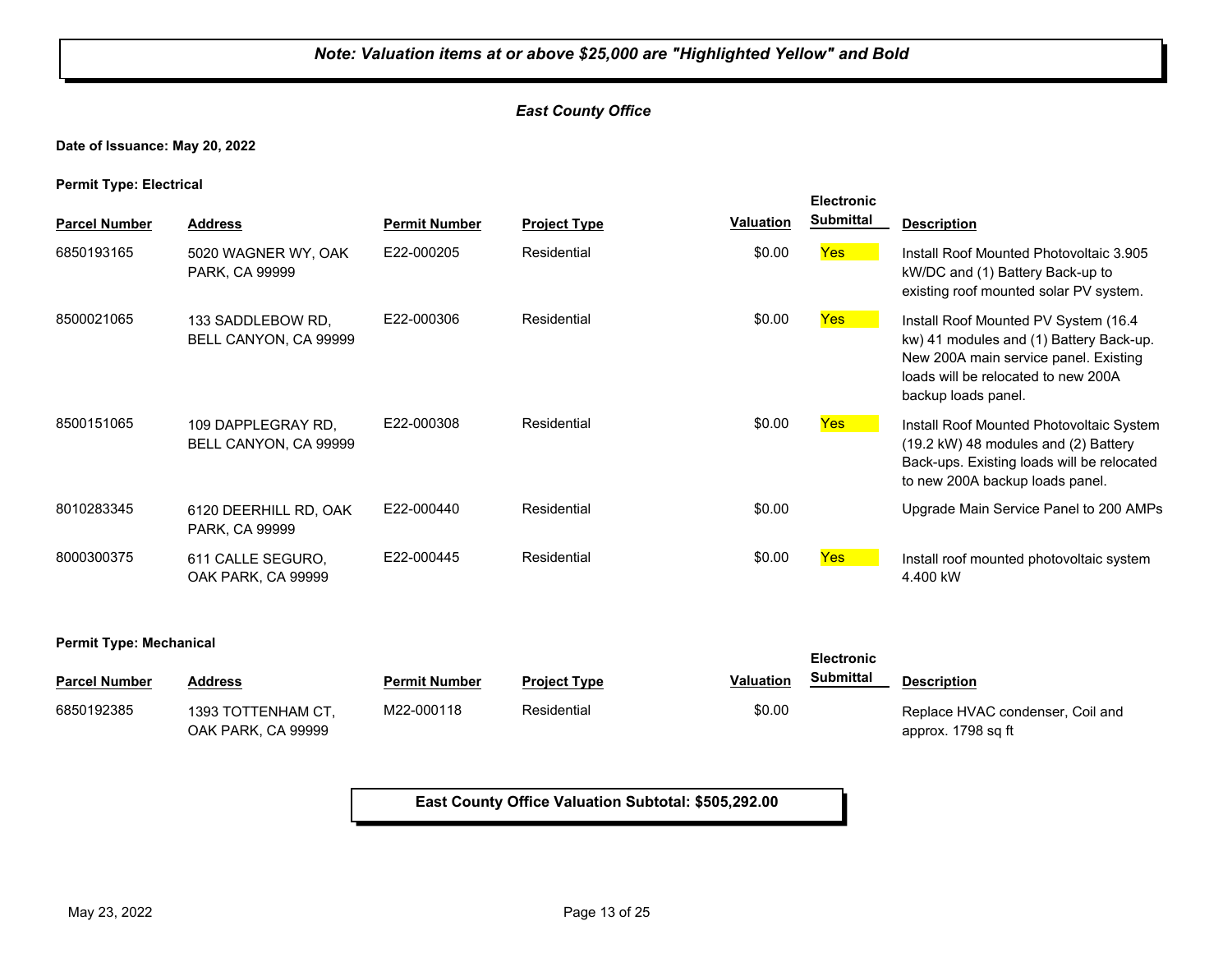#### *West County Office*

**Date of Issuance: May 16, 2022**

| . .                  |                                             |                      |                               |                  | <b>Electronic</b> |                                                                                                                                                                                                                            |
|----------------------|---------------------------------------------|----------------------|-------------------------------|------------------|-------------------|----------------------------------------------------------------------------------------------------------------------------------------------------------------------------------------------------------------------------|
| <b>Parcel Number</b> | <b>Address</b>                              | <b>Permit Number</b> | <b>Project Type</b>           | <b>Valuation</b> | <b>Submittal</b>  | <b>Description</b>                                                                                                                                                                                                         |
| 0170241230           | 851 LOMITA AV, OJAI, CA<br>99999            | B22-000309           | <b>Residential Alteration</b> | \$10,000.00      | <b>Yes</b>        | Seismic retrofit/foundation reinforcement<br>per engineered plans                                                                                                                                                          |
| 0600240150           | 462 SKYHIGH RD, OJAI,<br>CA 99999           | B22-000405           | <b>Residential Alteration</b> | \$4,300.00       |                   | re-roof house and garage tear off existing<br>shingles and built -up roofing install 30<br>year composition shingle to match<br>existing and new torch applied built up<br>built up cap sheet roofing to match<br>existing |
|                      |                                             |                      |                               |                  |                   | 2400 sf/ 1300 shingles and 1100 built up                                                                                                                                                                                   |
| 1090322055           | 415 VISTA DEL CAMPO.<br>CAMARILLO, CA 99999 | B22-000413           | <b>Residential Alteration</b> | \$2,660.00       |                   | Reroof house, 1400 SF, remove existing<br>and apply flat roof                                                                                                                                                              |
| 0240102250           | 251 AV DE LA VEREDA,<br>OJAI, CA 99999      | B22-000415           | <b>Residential Alteration</b> | \$8,370.00       |                   | Re-roof 2700 sq ft, cool roof, over house<br>and attached garage. Replacing sheading.                                                                                                                                      |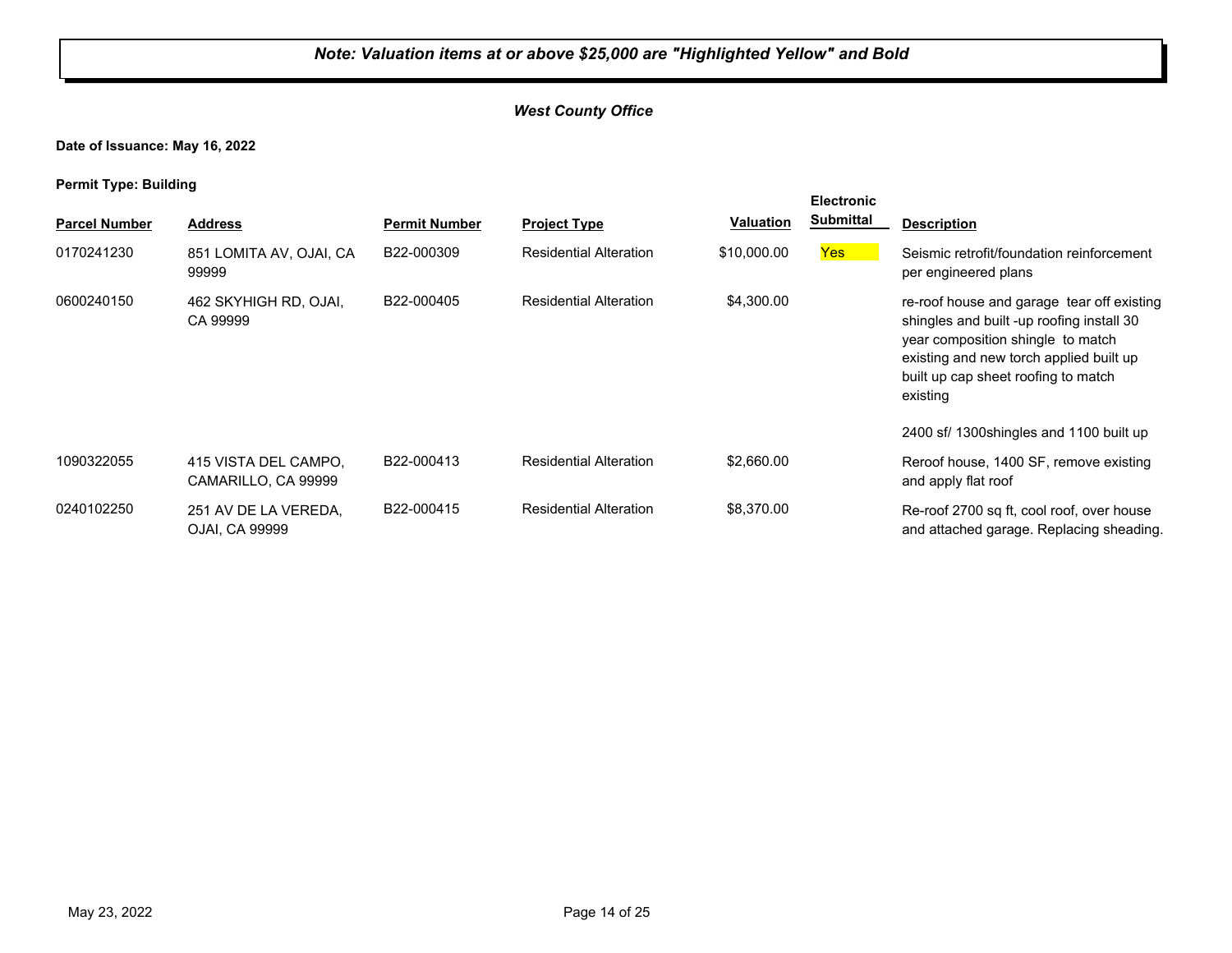#### *West County Office*

**Date of Issuance: May 16, 2022**

| <b>Parcel Number</b> | <b>Address</b>                               | <b>Permit Number</b>    | <b>Project Type</b> | Valuation    | <b>Electronic</b><br><b>Submittal</b> | <b>Description</b>                                                                                                                                           |
|----------------------|----------------------------------------------|-------------------------|---------------------|--------------|---------------------------------------|--------------------------------------------------------------------------------------------------------------------------------------------------------------|
|                      |                                              |                         |                     |              |                                       |                                                                                                                                                              |
| 1600140025           | 3760 CALLE TECATE,<br>CAMARILLO, CA 93012    | C21-000371              | Commercial          | \$0.00       | Yes                                   | Relocate 75 kVA transformer to the roof of<br>an existing building.                                                                                          |
| 0630071145           | 5215 NORWAY DR.<br>VENTURA, CA 93001         | C21-000779              | <b>NSFR</b>         | \$89,237.20  | Yes                                   | Demo existing garage and Construct new<br>524 sq. ft. Accessory Dwelling Unit, New<br>Address                                                                |
| 0080180560           | 5650 CASITAS PASS RD.<br>VENTURA, CA 93001   | C21-001450              | <b>NSFR</b>         | \$502,548.60 | Yes                                   | Construction of a new 3,210SF single<br>family dwelling with an attached 1,368SF<br>covered patio.                                                           |
| 0990050095           | 600 TODD RD, SANTA<br><b>PAULA, CA 99999</b> | C22-000228              | Commercial          | \$0.00       | <b>Yes</b>                            | County of Ventura-Todd Road Jail Housing<br>Core Bldg, Replace (1) roof top unit                                                                             |
| 0320221275           | 11586 N OAKCREST AV.<br>OJAI, CA 99999       | C22-000460              | PoolSpa             | \$25,749.70  | Yes                                   | Construct new pool with a vaulted pool<br>cover                                                                                                              |
| 0350100315           | 10024 OLD CREEK RD,<br>OJAI, CA 99999        | C <sub>22</sub> -000530 | Residential         | \$0.00       |                                       | <b>OLD CREEK RANCH WINERY-Remodel</b><br>existing public bathrooms, replace toilets<br>and misc. electrical. Ref: CV19-0012<br>**Subject to Field Inspection |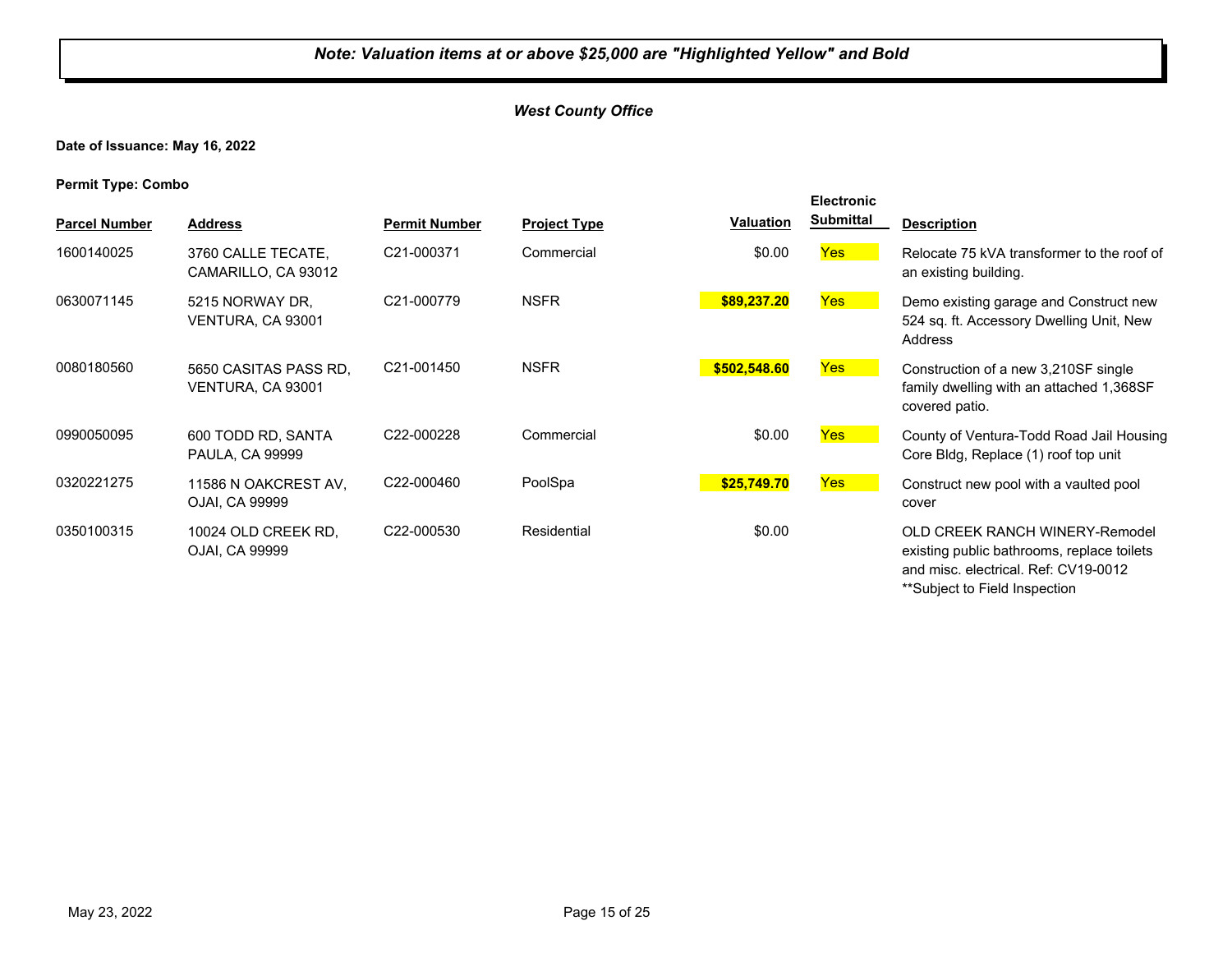#### **Date of Issuance: May 16, 2022**

#### **Permit Type: Electrical**

|                      |                                                                                       |                      |                     |             | <b>Electronic</b> |                                                                                                                                    |
|----------------------|---------------------------------------------------------------------------------------|----------------------|---------------------|-------------|-------------------|------------------------------------------------------------------------------------------------------------------------------------|
| <b>Parcel Number</b> | <b>Address</b>                                                                        | <b>Permit Number</b> | <b>Project Type</b> | Valuation   | <b>Submittal</b>  | <b>Description</b>                                                                                                                 |
| 1090360185           | 437 DESEO AV.<br>CAMARILLO, CA 99999                                                  | E22-000243           | Residential         | \$0.00      |                   | Installation of roof mounted solar system,<br>5.337 kWs, 18 panels, and battery<br>backup                                          |
| 1510080145           | 72 BRENTFORD CT.<br>CAMARILLO, CA 99999                                               | E22-000246           | Residential         | \$11,412.00 | <b>Yes</b>        | Installation of battery back up                                                                                                    |
| 0560060430           | 769 N ORCHARD ST,<br>FILLMORE, CA 93015<br>769 N ORCHARD ST,<br><b>PIRU. CA 99999</b> | E22-000317           | Residential         | \$0.00      | <b>Yes</b>        | Install a roof mounted solar PV 6.29KW<br>with 17 modules, 2 new tesla powerwall.                                                  |
| 0310111695           | 765 SANTA ANA BL.<br>OJAI, CA 99999                                                   | E22-000432           | Residential         | \$0.00      |                   | Upgrade existing 100 AMP service to 200<br>AMPS in new location - Refer to<br>CV22-0207                                            |
| 0340191065           | 10527 N ALMOND AV,<br>OJAI, CA 99999                                                  | E22-000434           | Residential         | \$0.00      | <b>Yes</b>        | Installation of roof mounted PV system,<br>8.28 KW, 23 panels                                                                      |
| 1520131135           | 230 AVOCADO PL,<br>CAMARILLO, CA 99999                                                | E22-000436           | Residential         | \$0.00      | <b>Yes</b>        | Installation of roof mounted PV system,<br>3.905 KW, 11 panels and replace<br>electrical service panel 200 amps                    |
| 0290010485           | 1282 CARNE RD, OJAI,<br>CA 99999                                                      | E22-000437           | Residential         | \$0.00      | Yes               | Installation of roof mounted PV system,<br>4.68 KW, 13 panels, electrical service<br>panel upgrade 225 amp and 100 amp<br>subpanel |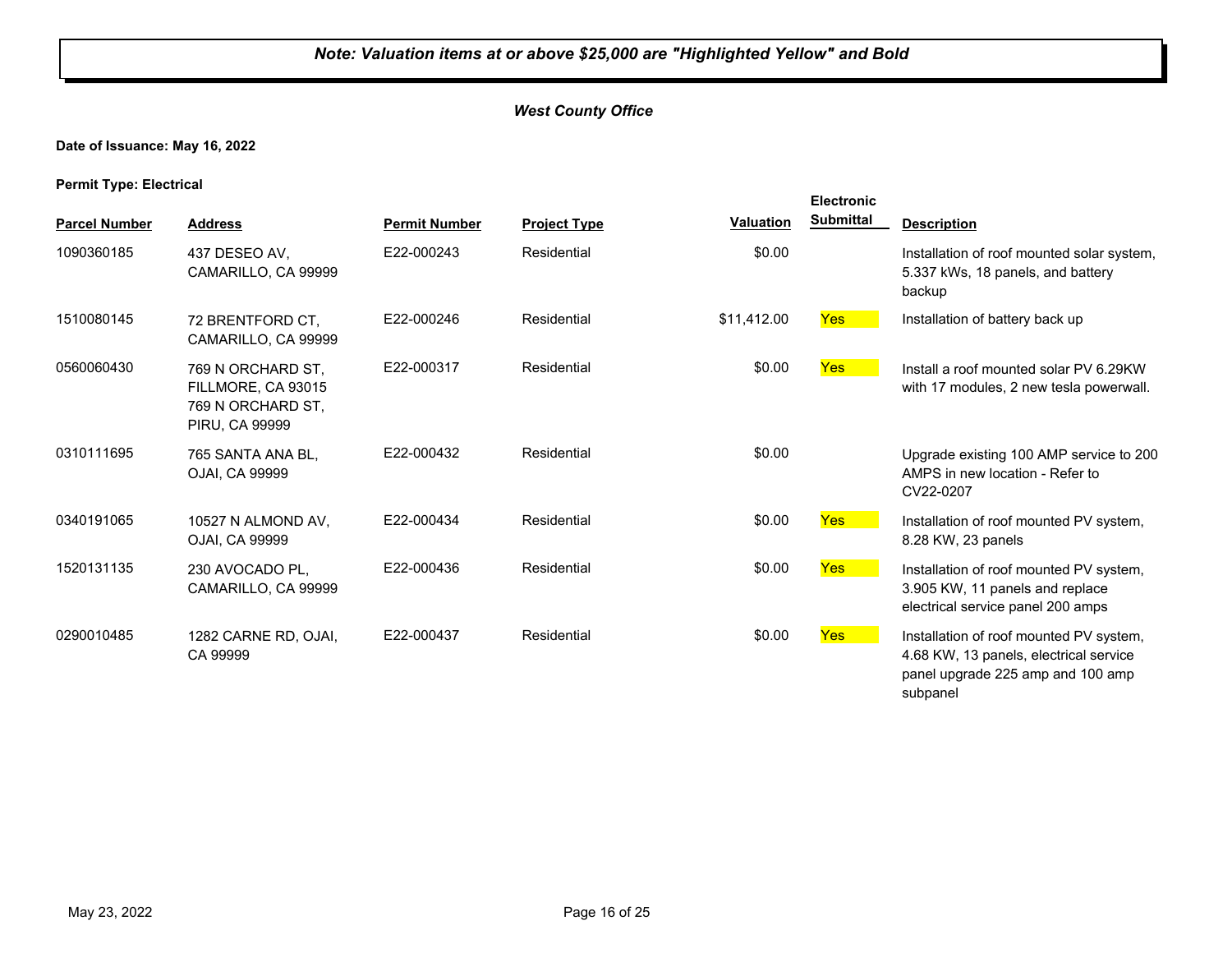|                                | Note: Valuation items at or above \$25,000 are "Highlighted Yellow" and Bold                                                          |                      |                               |                  |                                       |                                                                                                                     |  |  |
|--------------------------------|---------------------------------------------------------------------------------------------------------------------------------------|----------------------|-------------------------------|------------------|---------------------------------------|---------------------------------------------------------------------------------------------------------------------|--|--|
|                                |                                                                                                                                       |                      | <b>West County Office</b>     |                  |                                       |                                                                                                                     |  |  |
| Date of Issuance: May 16, 2022 |                                                                                                                                       |                      |                               |                  |                                       |                                                                                                                     |  |  |
| <b>Permit Type: Plumbing</b>   |                                                                                                                                       |                      |                               |                  |                                       |                                                                                                                     |  |  |
| <b>Parcel Number</b>           | <b>Address</b>                                                                                                                        | <b>Permit Number</b> | <b>Project Type</b>           | <b>Valuation</b> | <b>Electronic</b><br><b>Submittal</b> | <b>Description</b>                                                                                                  |  |  |
| 1530010055                     | 502 N LOOP DR,<br>CAMARILLO, CA 93010                                                                                                 | P22-000128           | Residential                   | \$0.00           |                                       | New gas line (approx. 100LF) to new<br>outdoor BBQ grill.                                                           |  |  |
| Date of Issuance: May 17, 2022 |                                                                                                                                       |                      |                               |                  |                                       |                                                                                                                     |  |  |
| <b>Permit Type: Building</b>   |                                                                                                                                       |                      |                               |                  | <b>Electronic</b>                     |                                                                                                                     |  |  |
| <b>Parcel Number</b>           | <b>Address</b>                                                                                                                        | <b>Permit Number</b> | <b>Project Type</b>           | <b>Valuation</b> | <b>Submittal</b>                      | <b>Description</b>                                                                                                  |  |  |
| 1330052020                     | 320 MONTGOMERY AV,<br>OXNARD, CA 93036<br>320 MONTGOMERY AV,<br>OXNARD, CA 99999<br>320 MONTGOMERY AV,<br>VENTURA COUNTY, CA<br>99999 | B22-000422           | Commercial                    | \$119,790.00     |                                       | Reroof 36,300SF of metal roofing.                                                                                   |  |  |
| 0370012365                     | 11186 OJAI-SANTA<br>PAULA RD, OJAI, CA<br>99999                                                                                       | B22-000424           | <b>Residential Alteration</b> | \$5,200.00       |                                       | Reroof house and attached garage,<br>remove existing and apply comp shingles<br>on 2500 SF and torch down on 500 SF |  |  |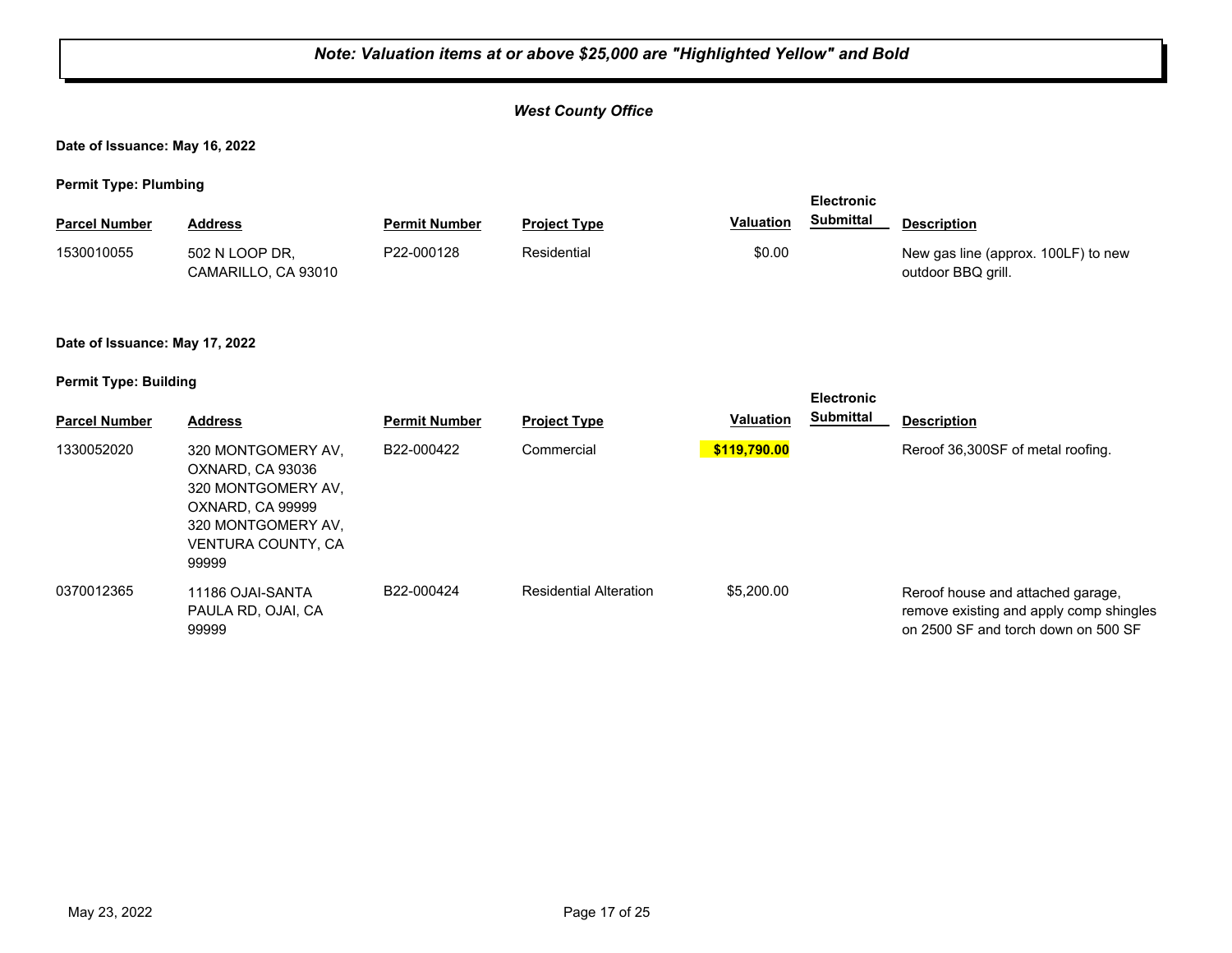#### *West County Office*

**Date of Issuance: May 17, 2022**

| . .<br><b>Parcel Number</b> | <b>Address</b>                                       | <b>Permit Number</b>    | <b>Project Type</b> | Valuation    | <b>Electronic</b><br><b>Submittal</b> | <b>Description</b>                                                                                                                                                                                                                                                                                                   |
|-----------------------------|------------------------------------------------------|-------------------------|---------------------|--------------|---------------------------------------|----------------------------------------------------------------------------------------------------------------------------------------------------------------------------------------------------------------------------------------------------------------------------------------------------------------------|
| 0080220020                  | 7676 STANLEY PARK RD,<br>VENTURA COUNTY, CA<br>99999 | C <sub>21</sub> -001273 | <b>NSFR</b>         | \$368,339.00 | Yes                                   | Thomas Fire Rebuild -No SAP<br>Number-Original Dwelling 2,368 sq. ft -<br>Construct new 2,368 sq. ft., dwelling with<br>834 attached garage                                                                                                                                                                          |
| 1530090185                  | 168 LOMA DR.<br>CAMARILLO, CA 93010                  | C22-000189              | Residential         | \$1,664.00   |                                       | ATF- Interior remodel to existing 400SF<br>home: Replace drywall 540SF, replace<br>insulation R13 1,000SF, general electrical<br>wiring throughout 400SF, water heater<br>change out to tankless water heater and<br>relocate. Main panel upgrade to<br>200amps.replace sewer line from home to<br>septic tank 25 If |
|                             |                                                      |                         |                     |              |                                       | Ref. CV22-0060                                                                                                                                                                                                                                                                                                       |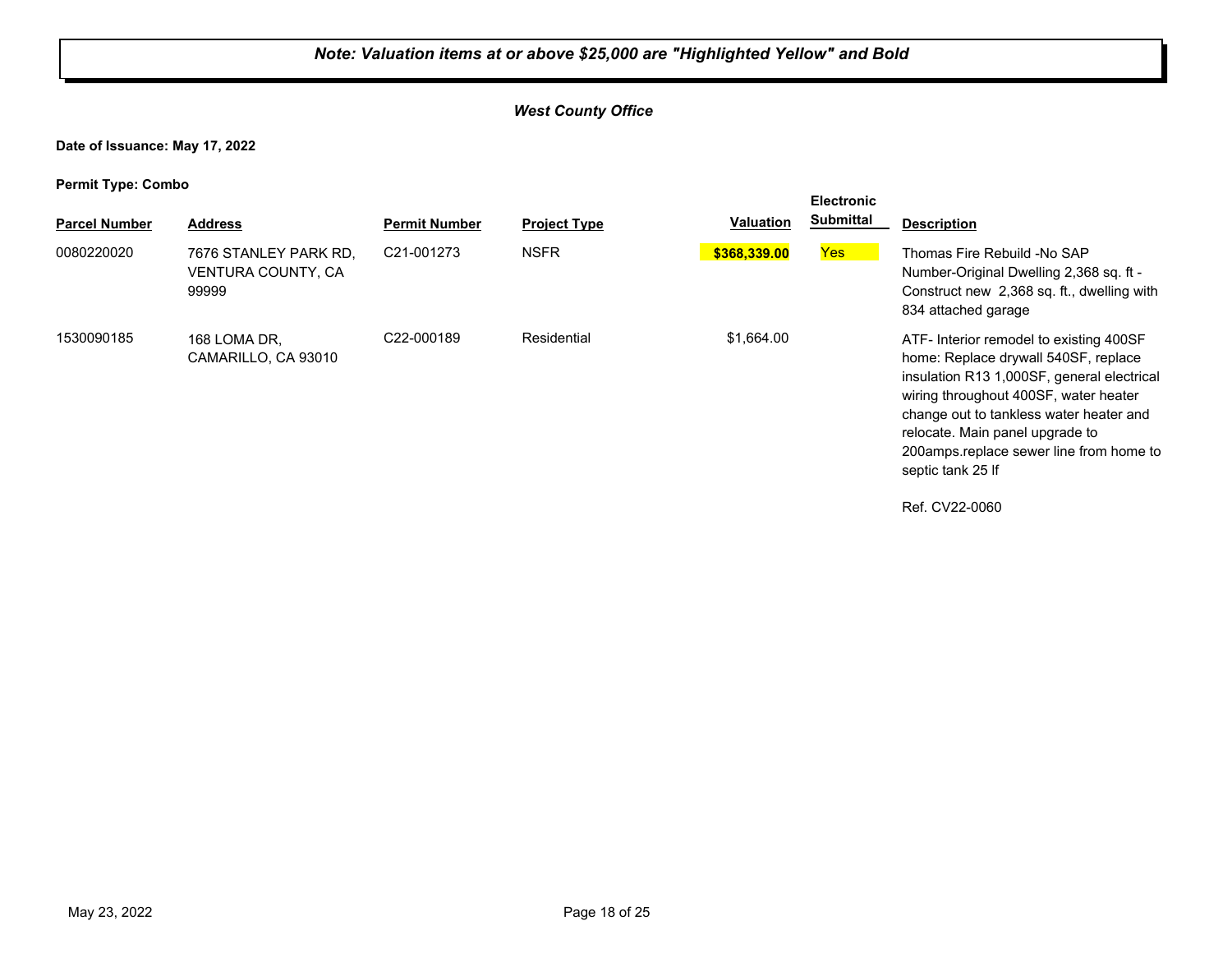#### *West County Office*

**Date of Issuance: May 17, 2022**

**Permit Type: Electrical**

| . .                  |                                                        |                      |                     |                  | <b>Electronic</b> |                                                                                                                                          |
|----------------------|--------------------------------------------------------|----------------------|---------------------|------------------|-------------------|------------------------------------------------------------------------------------------------------------------------------------------|
| <b>Parcel Number</b> | <b>Address</b>                                         | <b>Permit Number</b> | <b>Project Type</b> | <b>Valuation</b> | <b>Submittal</b>  | <b>Description</b>                                                                                                                       |
| 1090161025           | 1361 CALLE AURORA.<br>CAMARILLO, CA 99999              | E22-000233           | Residential         | \$0.00           | <b>Yes</b>        | Installation of roof mounted 8,030 kW<br>solar PV system. Upgrade existing main<br>service to 225A. No battery backup on<br>this permit. |
| 0300030395           | 13001 TREE RANCH RD.<br><b>OJAI. CA 99999</b>          | F22-000319           | Residential         | \$0.00           | <u>Yes</u>        | Installation of 1-tesla powerwall battery<br>backup system to existing solar PV<br>system.                                               |
| 0040061100           | 17501 MAPLE TRAIL.<br><b>FRAZIER PARK, CA</b><br>93225 | E22-000423           | Residential         | \$0.00           | <b>Yes</b>        | Roof mounted solar voltaic system:<br>10.4kW and panel upgrade to 200 amp.                                                               |

**Date of Issuance: May 18, 2022**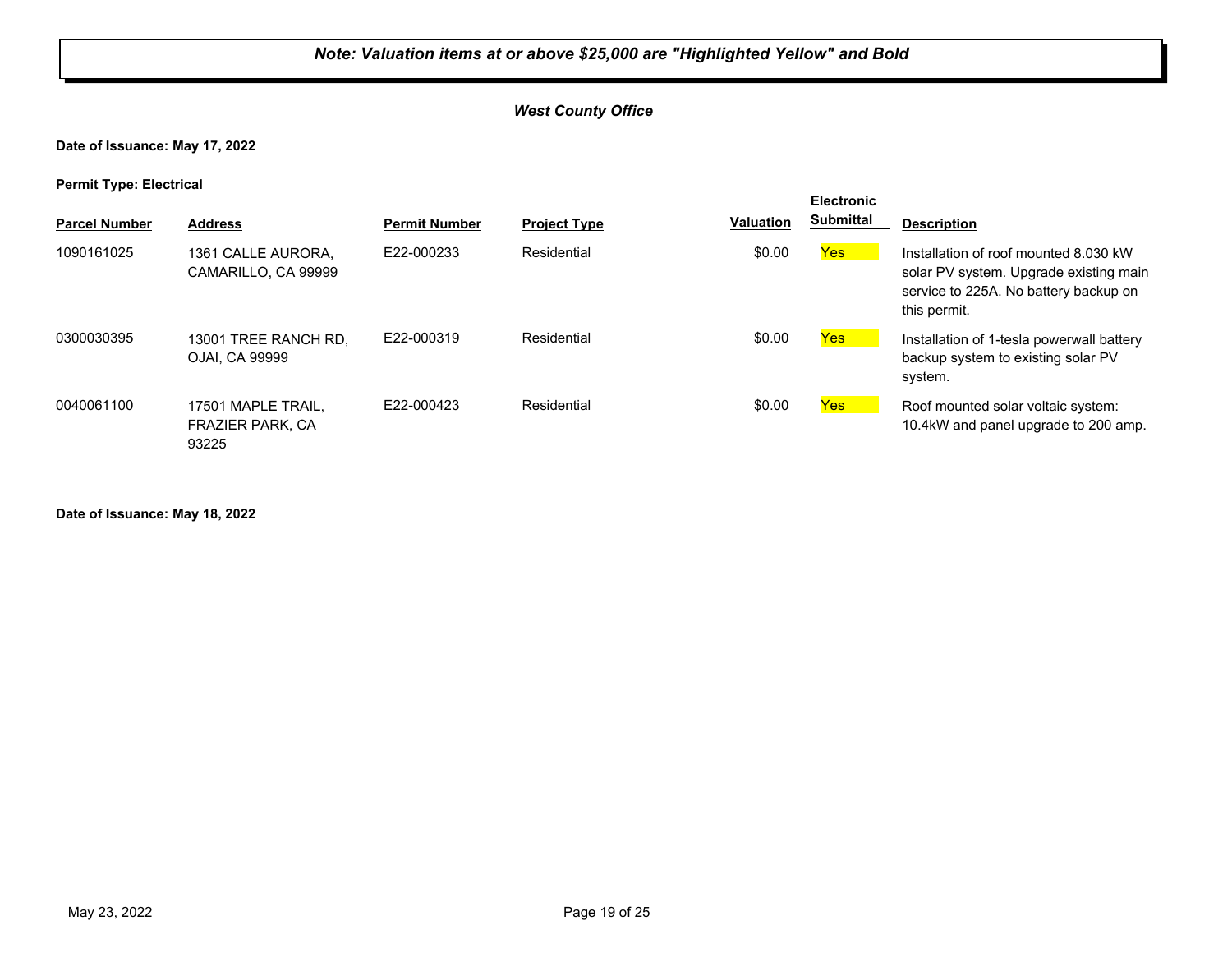**Date of Issuance: May 18, 2022**

| <b>Parcel Number</b> | <b>Address</b>                            | <b>Permit Number</b> | <b>Project Type</b>           | <b>Valuation</b> | <b>Electronic</b><br><b>Submittal</b> | <b>Description</b>                                                                                           |
|----------------------|-------------------------------------------|----------------------|-------------------------------|------------------|---------------------------------------|--------------------------------------------------------------------------------------------------------------|
| 0170202030           | 203 EL PLANO DR, OJAI,<br>CA 99999        | B22-000249           | <b>Residential Alteration</b> | \$25,000.00      | Yes                                   | Foundation stabilization and repair                                                                          |
| 1500011755           | 111 SAN MIGUEL DR.<br>CAMARILLO, CA 99999 | B22-000303           | <b>Residential Accessory</b>  | \$15,048,00      | Yes                                   | Construction of 4' retaining wall and 6'<br>wood fence on top                                                |
| 0170180170           | 393 LOMITA AV, OJAI, CA<br>99999          | B22-000429           | <b>Residential Alteration</b> | \$6,460.00       | Yes                                   | demo existing later shingles. install<br>synthetic underlayment and landmark<br>dimensional shingles 3800 sf |
| 0110250065           | 12684 MAC DONALD DR.<br>OJAI, CA 99999    | B22-000431           | <b>Residential Alteration</b> | \$2,286.60       |                                       | Replacement of 10 windows, same size,<br>same location                                                       |
| 0330350245           | 2175 VALLEY MEADOW<br>DR, OJAI, CA 99999  | B22-000432           | <b>Residential Alteration</b> | \$9,185.40       |                                       | Replacement of (21) windows and 1<br>French door                                                             |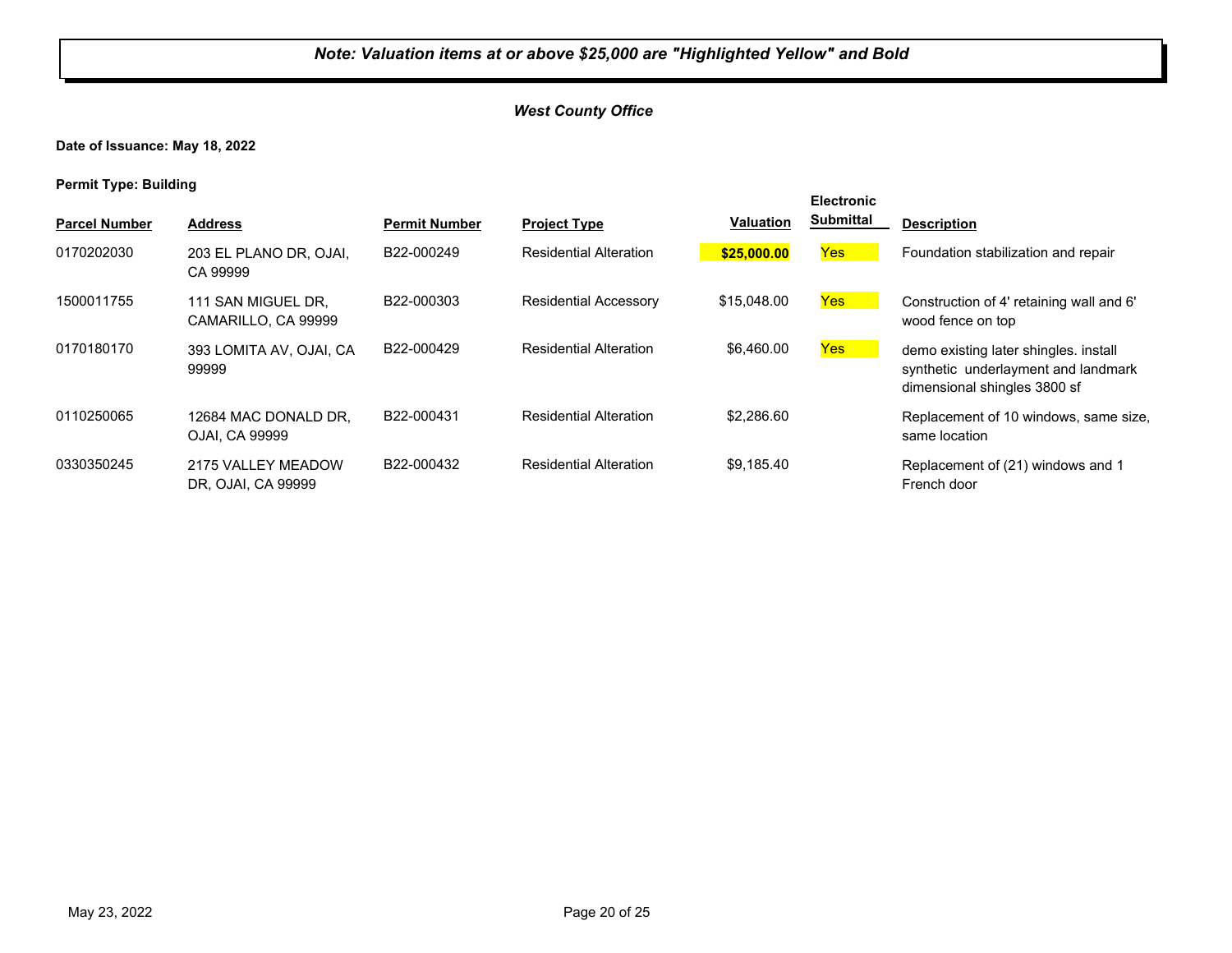**Date of Issuance: May 18, 2022**

**Permit Type: Electrical**

|                              |                                                                                      |                      |                     |                  | <b>Electronic</b> |                                                                                                                                                                                                                  |
|------------------------------|--------------------------------------------------------------------------------------|----------------------|---------------------|------------------|-------------------|------------------------------------------------------------------------------------------------------------------------------------------------------------------------------------------------------------------|
| <b>Parcel Number</b>         | <b>Address</b>                                                                       | <b>Permit Number</b> | <b>Project Type</b> | <b>Valuation</b> | <b>Submittal</b>  | <b>Description</b>                                                                                                                                                                                               |
| 0460221030                   | 885 SIMI ST, FILLMORE,<br>CA 93015                                                   | E21-000431           | Residential         | \$0.00           |                   | Installation of ground mounted photovoltaic<br>system, 12 kW, new tesla power wall<br>back-up                                                                                                                    |
| 0090070190                   | 16719 MARICOPA HY.<br>OJAI, CA 93023<br>16719 MARICOPA HY.<br>OJAI, CA 99999         | E22-000154           | Residential         | \$0.00           | <b>Yes</b>        | Installation of a roof mounted solar PV<br>12KW with 32 modules. Install 2 tesla<br>powerwalls.                                                                                                                  |
| 7000200445                   | 11770 PACIFIC COAST<br>HY K, MALIBU, CA 99999                                        | E22-000254           | Residential         | \$0.00           | <b>Yes</b>        | Installation of 1-Enphase battery backup<br>to existing solar PV system. Existing<br>loads will be relocated to existing 125A<br>backup loads panel.<br>See SVC2200118 for revision to add<br>additional battery |
| 0460010325                   | 1486 TELEGRAPH RD,<br>FILLMORE, CA 93015<br>1486 TELEGRAPH RD,<br>FILLMORE, CA 99999 | E22-000357           | Residential         | \$0.00           | Yes <sup>1</sup>  | Install roof mounted PV system, 4kW. 1<br>battery back up                                                                                                                                                        |
| 0180061065                   | 940 S RICE RD, OJAI, CA<br>99999                                                     | E22-000444           | Residential         | \$0.00           |                   | Electrical service panel upgrade, 400<br>amps, same location                                                                                                                                                     |
| <b>Permit Type: Plumbing</b> |                                                                                      |                      |                     |                  |                   |                                                                                                                                                                                                                  |

| <b>Parcel Number</b> | <b>Address</b>     | <b>Permit Number</b> | <b>Project Type</b> | Valuation | Submittal | <b>Description</b>             |
|----------------------|--------------------|----------------------|---------------------|-----------|-----------|--------------------------------|
| 0410160210           | 3481 SYCAMORE RD.  | P22-000131           | Residential         | \$0.00    |           | Replace 45 Ln Ft of sewer line |
|                      | FILLMORE, CA 99999 |                      |                     |           |           |                                |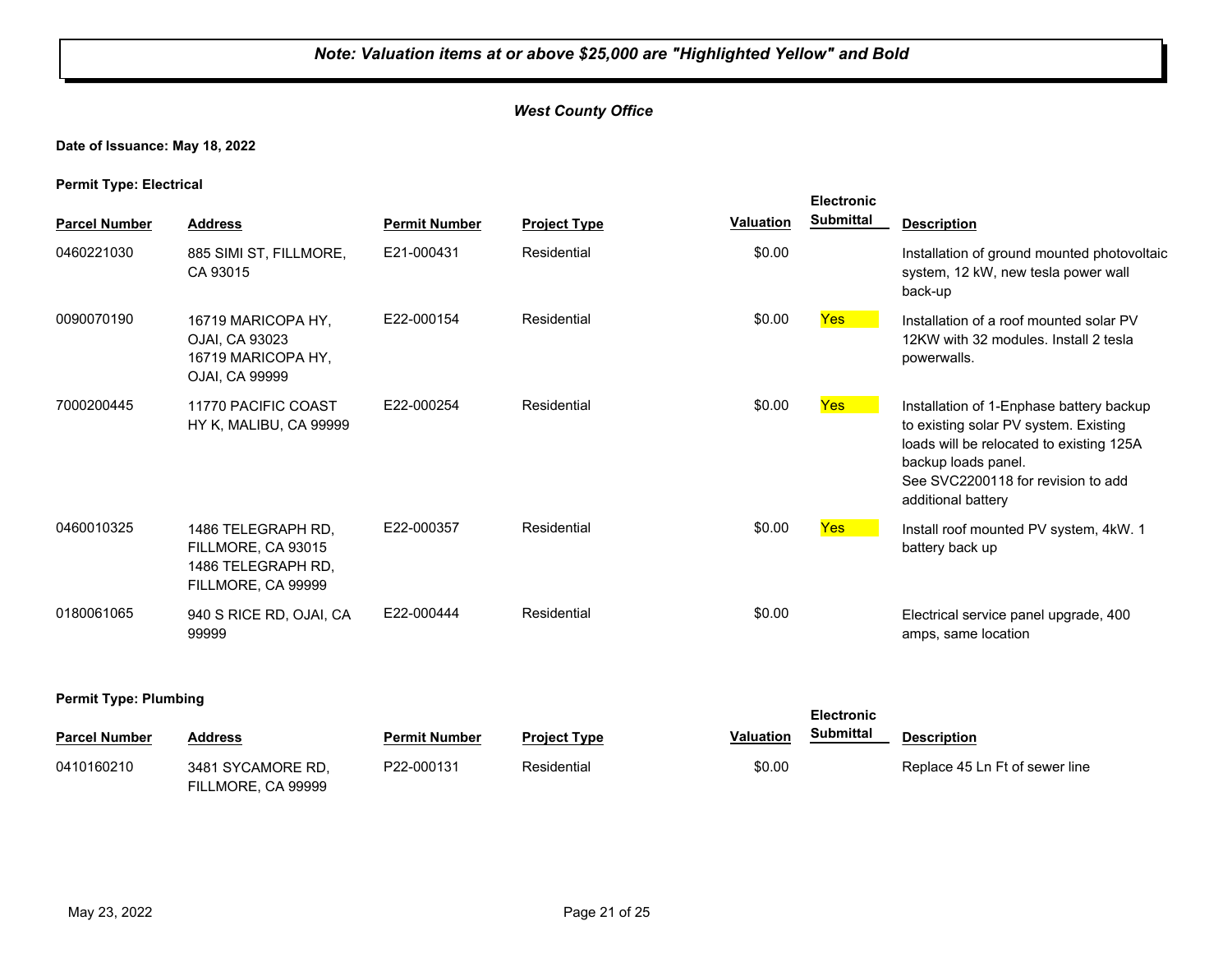**Date of Issuance: May 19, 2022**

**Permit Type: Building**

| . .                  |                                                                              |                         |                               |                  | <b>Electronic</b> |                                                                                                               |
|----------------------|------------------------------------------------------------------------------|-------------------------|-------------------------------|------------------|-------------------|---------------------------------------------------------------------------------------------------------------|
| <b>Parcel Number</b> | <b>Address</b>                                                               | <b>Permit Number</b>    | <b>Project Type</b>           | <b>Valuation</b> | <b>Submittal</b>  | <b>Description</b>                                                                                            |
| 7000200765           | 11834 PACIFIC COAST<br>HY, MALIBU, CA 90265                                  | B22-000070              | <b>Residential Alteration</b> | \$8,170.00       |                   | Reroof house and attached garage, 4300<br>SF, remove existing and apply torch down<br>roof                    |
| 0310171260           | 1170 N VENTURA AV,<br>OJAI, CA 99999                                         | B22-000418              | <b>Residential Alteration</b> | \$4,250.00       |                   | Reroof 2,500SF comp shingles to existing<br>residence.                                                        |
| 1450165440           | 1168 COLLINS ST.<br>OXNARD, CA 93036<br>1168 COLLINS ST.<br>OXNARD, CA 99999 | B22-000451              | <b>Residential Alteration</b> | \$2,550.00       | Yes               |                                                                                                               |
| 1280030255           | 1591 LOS ANGELES AV.<br>VENTURA, CA 99999                                    | B <sub>22</sub> -000452 | Change of Occupancy           | \$0.00           |                   | CERTIFICATE OF OCCUPANCY, OFFICE<br>AND STORAGE. BUSINESS NAME:<br>APPLIANCE SOLUTIONS PROS INC. 500<br>SQ FT |

|                      |                                       |                      |                     |                  | <b>Electronic</b> |                                                                                                        |
|----------------------|---------------------------------------|----------------------|---------------------|------------------|-------------------|--------------------------------------------------------------------------------------------------------|
| <b>Parcel Number</b> | Address                               | <b>Permit Number</b> | <b>Project Type</b> | <b>Valuation</b> | <b>Submittal</b>  | <b>Description</b>                                                                                     |
| 1530130045           | 201 ALOSTA DR.<br>CAMARILLO. CA 93010 | C21-000625           | Residential         | \$72,357.00      | Yes               | Demo existing 396 sq. ft. pool house (on<br>separate permit) - Construct new 534 sq.<br>ft. pool house |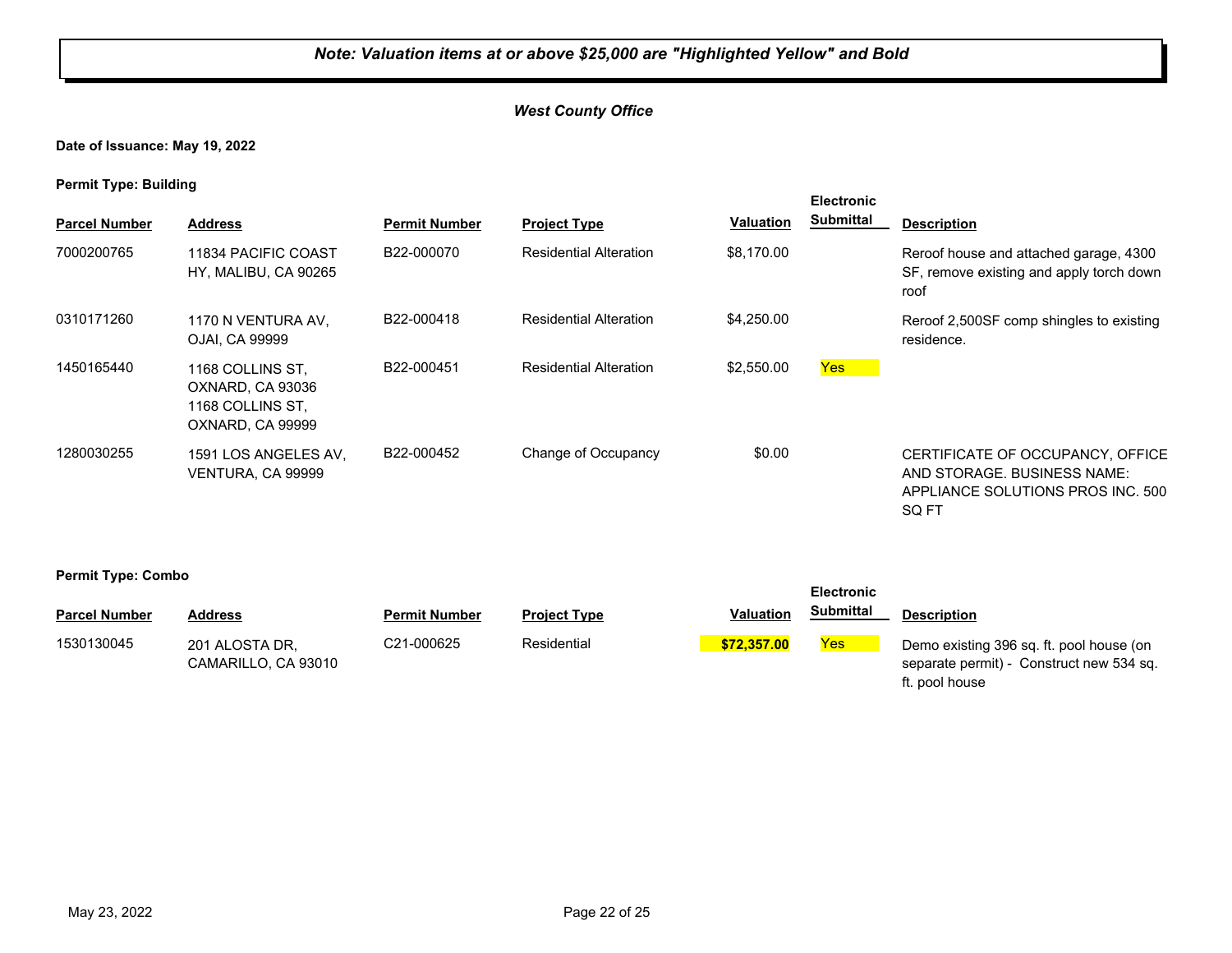**Date of Issuance: May 19, 2022**

**Permit Type: Electrical**

| . .                  |                                        |                      |                     |                  | <b>Electronic</b> |                                                                                         |
|----------------------|----------------------------------------|----------------------|---------------------|------------------|-------------------|-----------------------------------------------------------------------------------------|
| <b>Parcel Number</b> | <b>Address</b>                         | <b>Permit Number</b> | <b>Project Type</b> | <b>Valuation</b> | <b>Submittal</b>  | <b>Description</b>                                                                      |
| 2180011025           | 513 WOLFF RD EM.<br>OXNARD, CA 93033   | E22-000446           | Residential         | \$0.00           |                   | Replacement of existing meter panel with<br>new 100 amp meter panel due to<br>vandalism |
| 1090292055           | 990 GARRIDO DR,<br>CAMARILLO, CA 99999 | E22-000449           | Residential         | \$0.00           | <b>Yes</b>        | Installation of roof mounted photovoltaic<br>system: 9.6 kW                             |
| 1470023200           | 4962 PERRY WY.<br>OXNARD, CA 99999     | E22-000453           | Residential         | \$0.00           |                   | installation of roof mounted solar system<br>2.84 kW, 8 panels 1 inverter               |

**Date of Issuance: May 20, 2022**

| <b>Electronic</b>    |                                    |                      |                               |                  |                  |                                                                                          |
|----------------------|------------------------------------|----------------------|-------------------------------|------------------|------------------|------------------------------------------------------------------------------------------|
| <b>Parcel Number</b> | <b>Address</b>                     | <b>Permit Number</b> | <b>Project Type</b>           | <b>Valuation</b> | <b>Submittal</b> | <b>Description</b>                                                                       |
| 0560222035           | 3991 CAMULOS ST, PIRU,<br>CA 99999 | B22-000456           | <b>Residential Alteration</b> | \$3,400.00       |                  | Reroof house and attached garage, 2000<br>SF, remove existing and apply comp<br>shingles |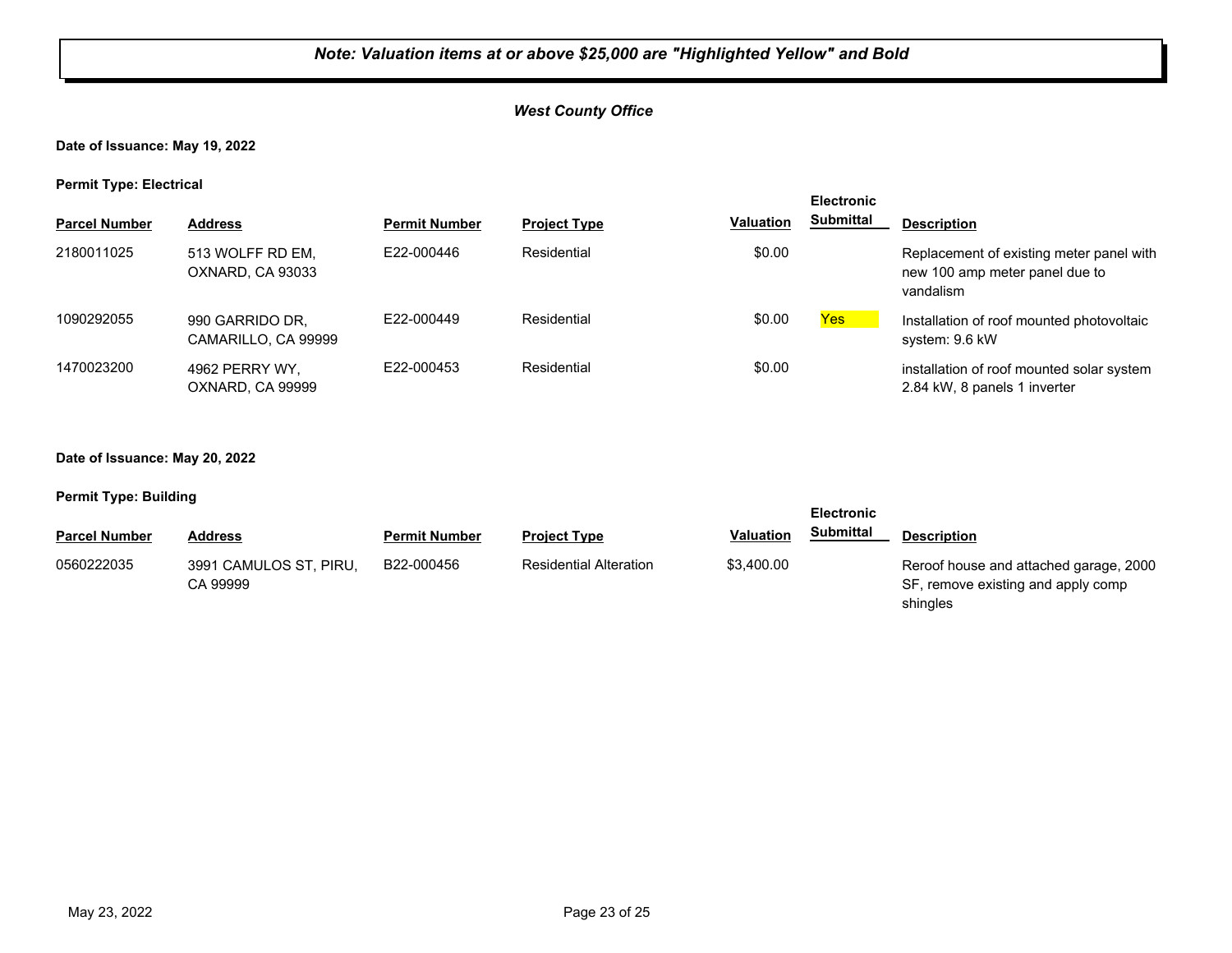#### *West County Office*

**Date of Issuance: May 20, 2022**

**Permit Type: Combo**

| . .<br><b>Parcel Number</b> | <b>Address</b>                      | <b>Permit Number</b> | <b>Project Type</b> | <b>Valuation</b> | <b>Electronic</b><br><b>Submittal</b> | <b>Description</b>                                                                                                                                                                                                                                                                                                                                                                                                              |
|-----------------------------|-------------------------------------|----------------------|---------------------|------------------|---------------------------------------|---------------------------------------------------------------------------------------------------------------------------------------------------------------------------------------------------------------------------------------------------------------------------------------------------------------------------------------------------------------------------------------------------------------------------------|
| 0200090120                  | 814 W CUYAMA RD.<br>OJAI, CA 93023  | C21-000477           | Residential         | \$89,830.30      | Yes                                   | Construction of 314 Sq. ft. addition and<br>340 Sq. ft. covered patio to main<br>residence. Demolition of 137 sq. ft. of<br>living space and 2,598 sq. ft. interior<br>remodel.<br>*Revised 5/20/22 to replace (13) windows,<br>(6) French doors, (1) sliding door (2)<br>swinging doors, rewire house,<br>re-plaster/reside, re-pipe w/ copper 1/2",<br>reroof-3250 SF, remove existing and apply<br>plywood and comp shingles |
| 1450212320                  | 625 VENTURA BL,<br>OXNARD, CA 93036 | C21-000552           | Commercial          | \$0.00           | <b>Yes</b>                            | Prestige Auto- Installation of automotive<br>prep area exhaust bench, dry chem fire<br>suppression system                                                                                                                                                                                                                                                                                                                       |
| 1490043060                  | 3672 ALMOND DR.<br>OXNARD, CA 93036 | C22-000111           | Residential         | \$0.00           |                                       | Plumbing and electrical for installation of<br>water softener                                                                                                                                                                                                                                                                                                                                                                   |

**West County Office Valuation Subtotal: \$1,387,807.80**

**Total Unincorporated Weekly Valuation: \$1,893,099.80**